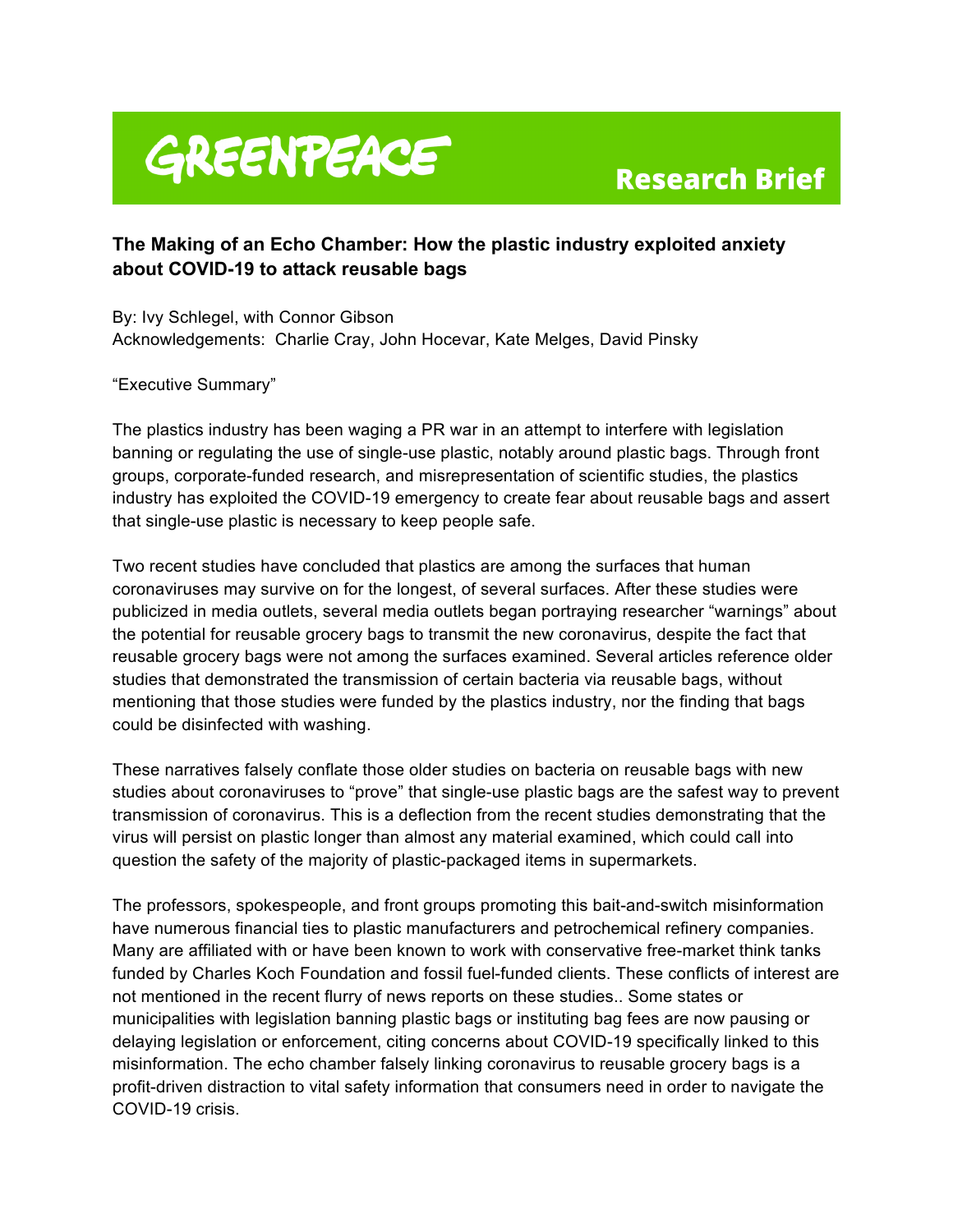#### **Section 1: Exploiting a Crisis**

As COVID-19 spreads, and the public struggles to keep up with evolving understanding of its transmission, we have seen corporate front groups like Competitive Enterprise Institute, Manhattan Institute, and American Energy Alliance circulating a string of similar stories and opeds which explicitly warn anxious consumers that reusable grocery bags could be spreading coronavirus, and urge municipalities to repeal bag bans and/or fees. These groups have a documented history of fossil fuel industry funding (detailed below). These stories about reusable grocery bags potentially spreading the coronavirus have been picked up and reprinted in an increasing number of news outlets. This well-established public relations strategy, designed to create a crisis-driven media ecosystem "echo chamber," has already helped influence a few states and municipal governments to delay or pause bans on disposable plastic bags, citing concerns of COVID-19.

It appears that a media campaign was designed to establish and spread the narrative that "reusable grocery totes could be spreading COVID-19," and "bag bans should be suspended due to COVID-19 concern." The irony is that the campaign relied heavily upon studies that found that the virus persisted longer on plastic surfaces than other materials. Whoever initiated this narrative was clearly able to draw on previous industry-funded and front group-linked "research," recycling past PR efforts to try to deflect attention from the longevity of COVID-19 on plastic.

A chronological analysis of news reports and established industry connections to front groups and public relations firms reveals some key corporate participants in this carefully orchestrated misinformation echo chamber; **these efforts are further described below.** 

- Novolex, one of the country's largest manufacturers of plastic film and packaging, uses Edelman as its PR firm. Edelman has a long history of representing fossil fuel industry clients (who often launder information through these same corporate front groups). Novolex has been involved in legislative efforts to prevent communities or states from restricting the use of single-use plastic bags, often through the American Recyclable Plastic Bag Alliance. Novolex (then Hilex Poly) had underwritten a study by Robert Kimmel, who appears to be one of the first public voices linking reusable bags to the spread of COVID-19.
- The American Chemistry Council (ACC) has underwritten at least one of the studies referenced, specifically a study authored by Charles Gerba and Ryan Sinclair at University of Arizona and Loma Linda University School of Public Health in 2011. The ACC has been documented to be interfering in legislative efforts relating to plastic.
- Many of these think tanks that circulated the story early on have a long, documented history of deploying similar PR tactics for fossil fuel industry clients, such as the Manhattan Institute, a front group which has been involved in efforts to dismiss climate science and battle against environmental policies for decades. It is one of the few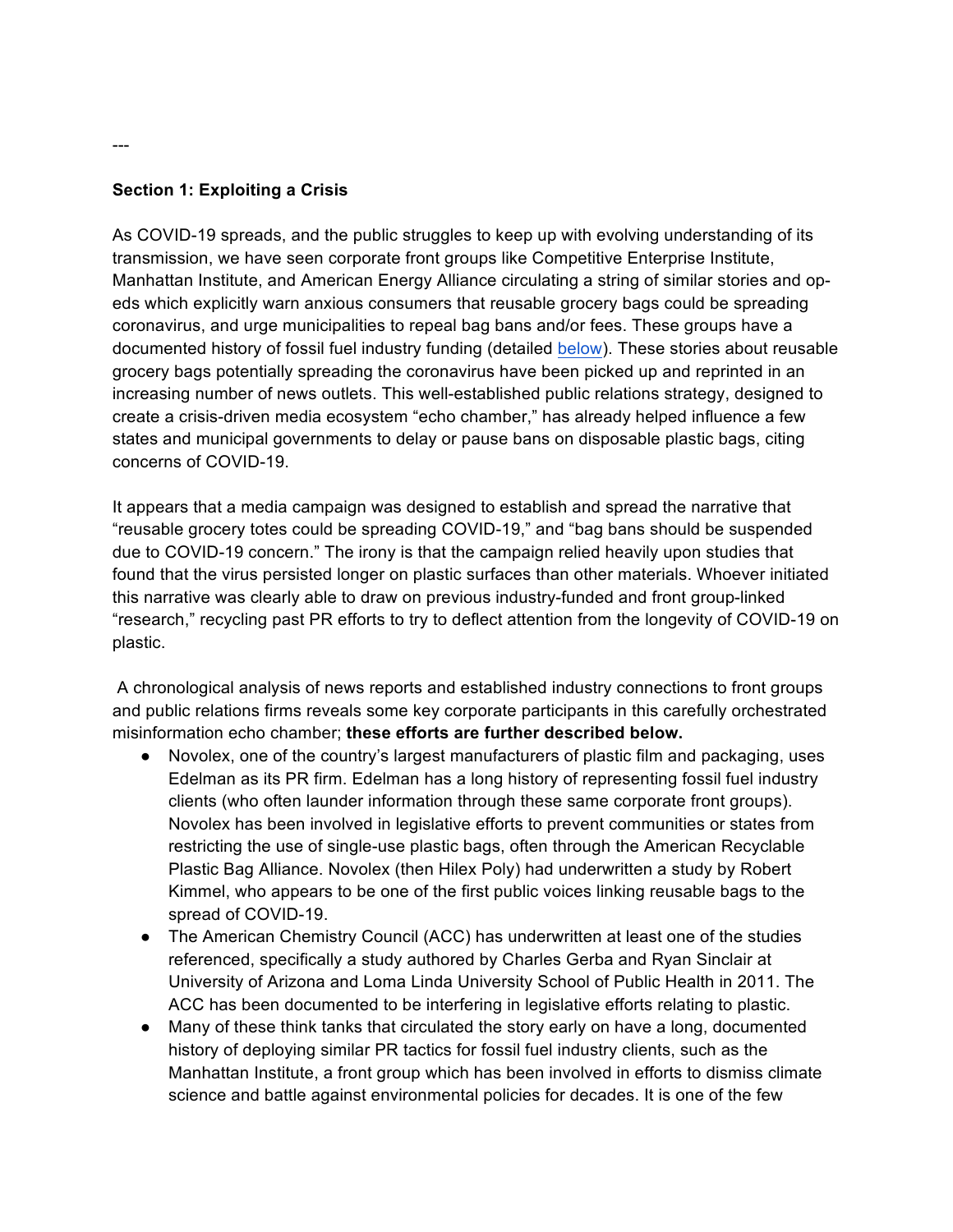remaining anti-climate organizations recently funded by ExxonMobil, which has been expanding its plastics operations as part of its \$20 billion "Growing the Gulf" program.

In response to consumer concern over plastic pollution, particularly single-use disposable plastic bags, many states and municipalities have recently enacted legislation regulating, outlawing, or disincentivizing the sale or distribution of plastic bags. The location of op-eds or articles published in recent weeks linking reusable bags to COVID-19 suggest a PR campaign aimed at states where the laws are recent or about to be enacted in 2020; these include: Maryland (February/March legislation; House voted March 12), Maine (set to be enforced April 22), New Hampshire (house voted January 2020), New York (set to be enacted March 1, now delayed until April), Washington State (approved in January 2020). Municipalities that have taken action include Denver (bag fee, as state passed pre-emption banning local bag bans) and Albuquerque (approved January 1).

The plastic bag industry is experienced at spreading a variety of arguments – sometimes backed up by reports or studies they themselves fund – to blunt or deflect legislative efforts to eliminate their products. Novolex, headquartered in South Carolina, is one of the bigger manufacturers of plastic bags and film, and manufactures low- and medium-density polyethylene grocery carrier bags for retailers and convenience stores including Albertsons, Safeway, Vons (banners of Albertsons Companies), Ralphs (banner of The Kroger Co.), Walmart, WinCo Foods, Walgreens, and Circle  $K<sup>1</sup>$  Novolex has a history of using PR and/or lobbying campaigns to defeat legislation aimed at regulating the use of plastic.<sup>2</sup> For example, Novolex funded the Laredo Texas Merchant's Association to hire an attorney with consulting firm Thompson Knight to fight a bag ban, a tactic repeated in other legislatures, including California, Ohio, and New York. $345$  In South Carolina, home of Clemson University, The American Progressive Bag Alliance spent about \$88,000 on lobbying; Novolex and Sonoco, a packaging manufacturer, have both donated to South Carolina candidates and political committees.<sup>6</sup> Novolex also appears to have created a front group for the express purpose of fighting plastic legislation in California.<sup>7</sup> Novolex's ultimate owner is Carlyle Group, one of the world's largest private equity groups; Carlyle Group also has interests in oil, gas and speciality chemicals.

Two trade associations, the ACC and the Plastics Industry Association (PIA, also known as PLASTICS) have also been interfering in legislative efforts to end plastic pollution, often through the American Legislative Exchange Council (ALEC). The ACC, which is a member of ALEC,

 <sup>1</sup> https://www2.calrecycle.ca.gov/ReusableBags/Company/Details/25

<sup>2</sup> https://www.sciencemi.org/politics/plastic-lobbyists-prevent-reducing-pollution/

<sup>&</sup>lt;sup>3</sup> See for example, https://www.houstonchronicle.com/business/energy/article/As-plastic-bans-spreadindustry-went-on-attack-14273378.php

<sup>4</sup> https://www.cleveland.com/politics/2018/12/ideology-influential-lobbyists-led-ohio-house-to-ok-ban-onlocal-plastic-bag-fees.html

<sup>5</sup> https://publicintegrity.org/environment/pollution/pushing-plastic/inside-the-long-war-to-protect-plastic/ <sup>6</sup> https://www.thestate.com/news/local/environment/article231927073.html

<sup>7</sup> https://www.kqed.org/science/1947132/california-bill-puts-recycling-onus-on-plastic-manufacturerstheyre-not-happy-about-it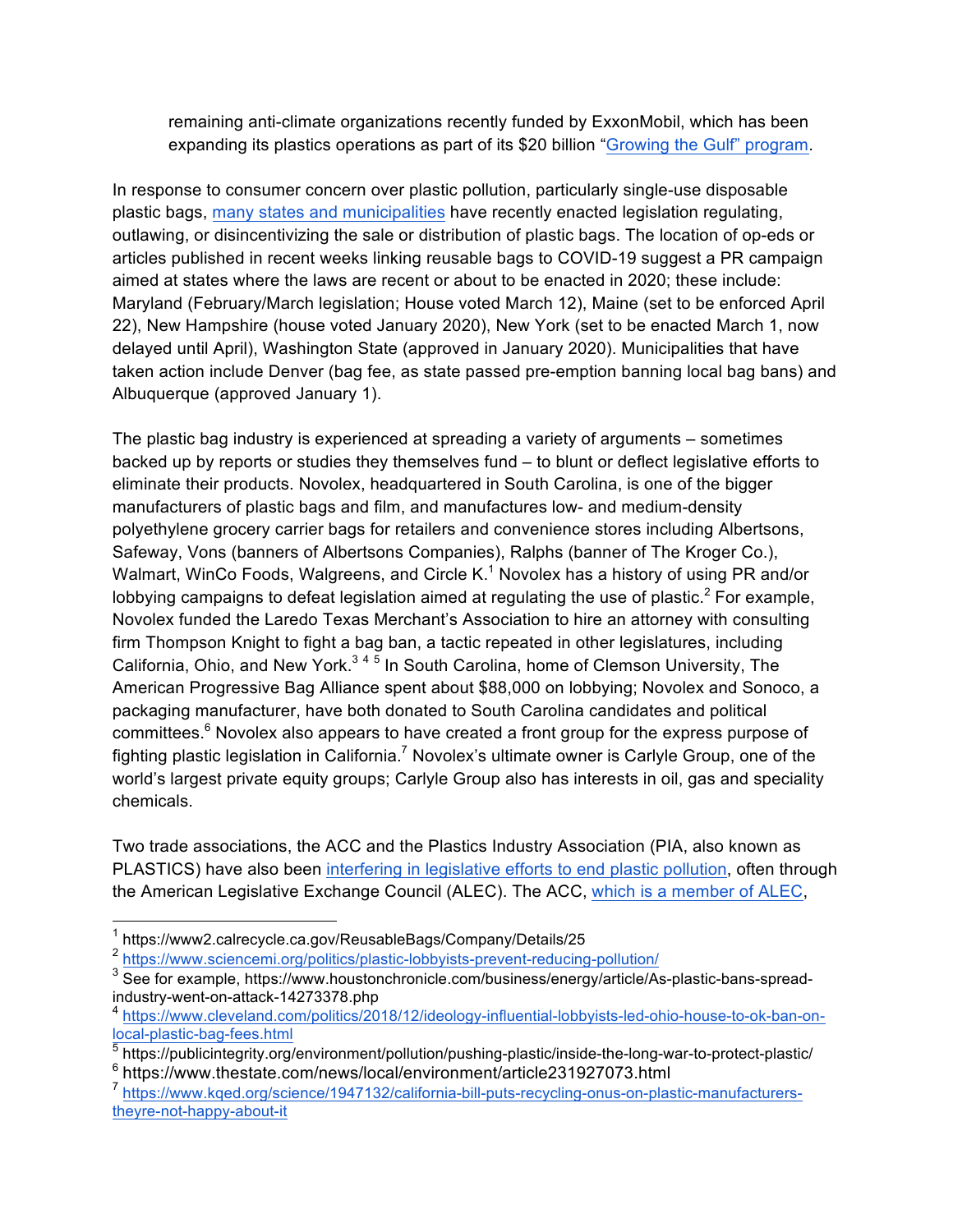originally created the American Progressive Bag Alliance ( then called the Progressive Bag Affiliates, now the American Recyclable Plastic Bag Alliance (ARPBA)) and played a more active role in lobbying against plastic bans. In 2011, the ACC announced that the APBA was becoming a division of the Plastics Industry Association, which became a member of ALEC in 2013. In recent years, PLASTICS and the APBA have worked more closely with ALEC to oppose plastic bans across the country. Clorox, Coca-Cola, PepsiCo, GM, and SC Johnson were members of PLASTICS as of 2018, before exiting the group following public pressure.<sup>8</sup> The former vice president of federal affairs at the ACC has recently joined the retail lobby group Grocery Manufacturers Association (GMA) as executive vice president of public affairs.<sup>9</sup> Novolex is a major funder of ARPBA, and there is overlap between Novolex executives and the ARPBA. <sup>10</sup> <sup>11</sup>

Leading up to the New York state bag ban, for example, the plastics industry started warning of a paper bag shortage. A January 30, 2020 article in the NY Post quoted plastic bag manufacturer Novolex dramatically warning New York state residents that they "should prepare" for an imminent paper bag shortage. Plastic bag manufacturer Poly-Pak Industries intervened with a court case along with a merchant's association and delayed the enforcement of the NY bag ban until April 1.

In February 2020, as COVID-19 spread through China and led to supply chain disruptions in the United States, the Staten Island Advance published, "**Could the coronavirus in China cause a shortage of reusable bags? Expert says it's possible."** The article noted that reusable polypropylene bags were mostly exported from China, but it mostly focused on a shortage of plastic bags. The article quoted Novolex spokesman Phil Rozenski and Matt Seaholm, Executive Director of the ARPBA, warning "if there's a shortage of paper bags – and by all indications there will be – you're going to get a push towards thicker polypropylene reusable bags."

**The plastics industry narrative on plastic bag bans seemed to take a sharp turn after February 19.** On Feb 19, Live Science published an article about two recent studies looking at the longevity of coronaviruses on various surfaces. Both studies **point to plastic as one of the surfaces (along with steel) upon which the viruses could persist the longest**. Neither study examined the presence of viruses on the surface of reusable grocery bags.

https://www.plasticstoday.com/packaging/us-plastic-bag-manufacturers-signsustainability/160674949962322

 <sup>8</sup> https://www.greenpeace.org/usa/news/sc-johnson-latest-company-to-ditch-pro-plastics-lobbying-group/  $9$  Brvan Zumwalt, vice president of federal affairs at the ACC, will join the Grocery Manufacturers Association (GMA) as executive vice president of public affairs.

<sup>&</sup>lt;sup>10</sup> http://publicfiles.surfrider.org/Plastics/Plastic\_Bag\_Law\_Activist\_Toolkit\_2019.pdf, page 20

 $11$  Phil Rozenski at Novolex was the policy chairman at Novolex as recently as 2016, and Gary Alstott, Senior Vice President at Novolex is the chairman of the ARPBA.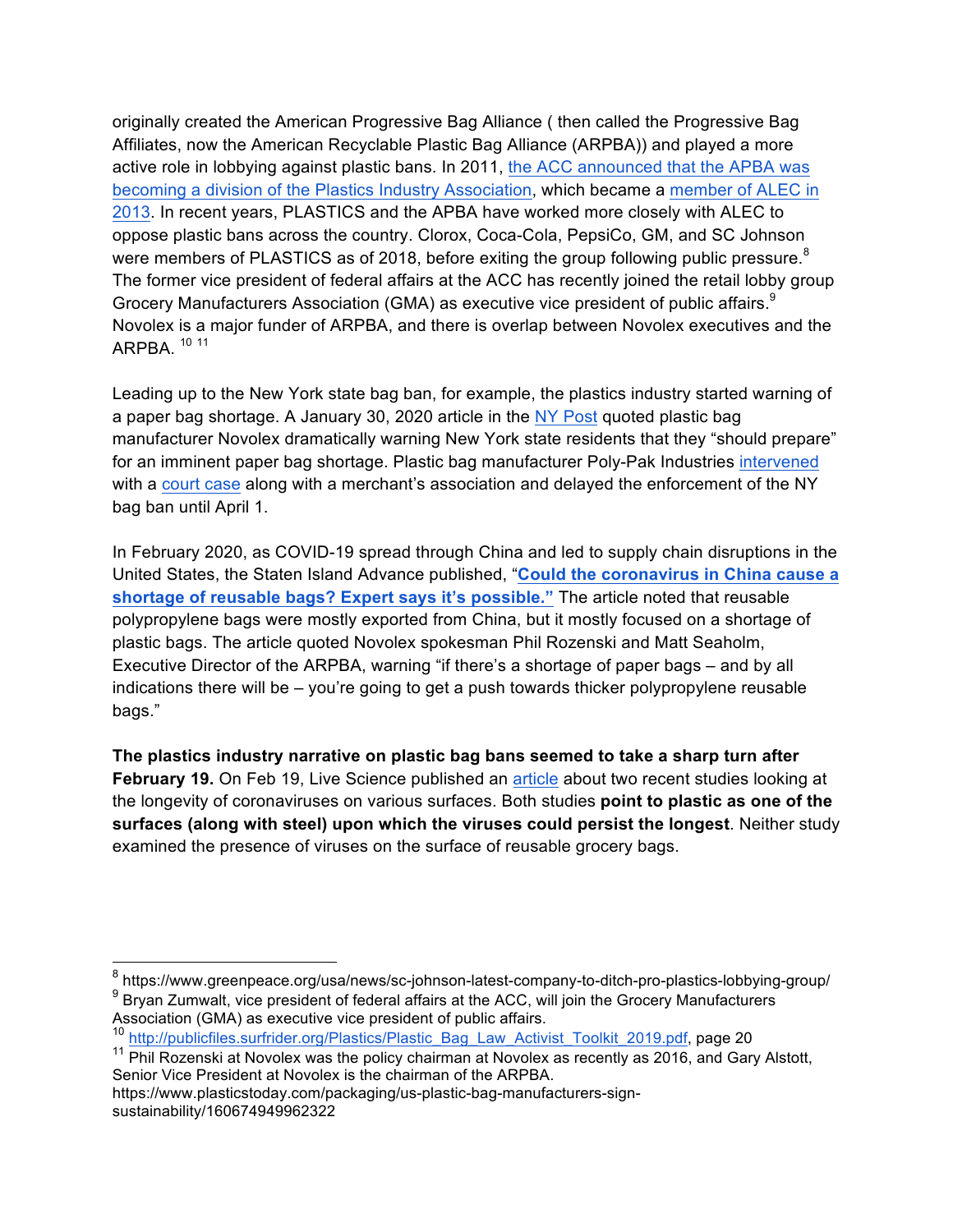- A February 2020 paper in *Journal of Hospital Infection<sup>12</sup>* examined the surface life of coronaviruses like SARS and MERS. Although the authors did not study COVID-19, they assumed that the results would be similar. The study looked at coronavirus "cousins" on inanimate surfaces, including metal, steel, glass, aluminum, wood, etc. Various viruses persisted on plastic for a range of time, from less than 48 hours to up to 9 days (MERS-1). Fabric was *not* among the tested surfaces, though disposable gowns were, and the study does not indicate what type of plastic was tested. The authors found that these coronaviruses can be efficiently inactivated by surface disinfection procedures within 1 minute.
- A March 2020 preprint of a forthcoming study by scientists from the National Institutes of Health, CDC, UCLA, and Princeton University, to be published in *The New England Journal of Medicine), <sup>13</sup>* looked at the **new** coronavirus, and "found that viable virus could be detected in aerosols up to 3 hours post aerosolization, up to 4 hours on copper, up to 24 hours on cardboard and up to 2-3 days on plastic and stainless steel. HCoV-19 and SARS-CoV-1 exhibited similar half-lives in aerosols, with median estimates around 2.7 hours. Both viruses show relatively long viability on stainless steel and polypropylene compared to copper or cardboard: the median half-life estimate for HCoV-19 is around 13 hours on steel and around 16 hours on polypropylene."

Both studies reach similar conclusions. Although one study is specific to COVID-19 and the other involved different but similar viruses (e.g. "old" coronavirus), and are very new, both studies highlight:

- (1) That these viruses may **persist on plastic or steel longer than other materials such as cardboard**
- (2) the prolonged dangers of transmission through contact with hard surfaces that have not been disinfected effectively; and
- (3) the effectiveness of **standard disinfecting/sterilizing agents** if properly applied.

Shortly after this article was published, a flurry of articles and op-eds began to appear (see timeline below), combining these new studies with a series of older studies on reusable grocery stretching back to 2011 -- including the University of Arizona and Loma Linda University study funded by the  $ACC^{14}$  and a Clemson University study underwritten by Hilex Poly/Novolex --<sup>15</sup>which suggest that polypropylene (reusable plastic) grocery bags could spread disease. The result was a series of headlines suggesting that reusable grocery bags are probably spreading

<sup>&</sup>lt;sup>12</sup> Kampf G, Todt D, Pfaender S, Steinmann E, Persistence of coronaviruses on inanimate surfaces and its inactivation with biocidal agents, *Journal of Hospital Infection* 

https://www.journalofhospitalinfection.com/article/S0195-6701(20)30046-3/fulltext

<sup>13</sup> https://www.medrxiv.org/content/10.1101/2020.03.09.20033217v1.full.pdf 14https://lluh.org/sites/medical-center.lomalindahealth.org/files/docs/LIVE-IT-Sinclair-Article-Cross-Contamination-Reusable-Shopping-Bags.pdf?rsource=medical-center.lomalindahealth.org/sites/medicalcenter.lomalindahealth.org/files/docs/LIVE-IT-Sin. See Acknowledgements "This project was support in part by the American Chemistry Council." This funding support has also been reported, including a March 2020 Plastics News article

<sup>&</sup>lt;sup>15</sup> https://www.scnow.com/news/local/paper-plastic-or-reusable-grocery-bags-go-under-theclemson/article\_f05daae8-a5c4-5a4b-bc80-de449be1eed2.html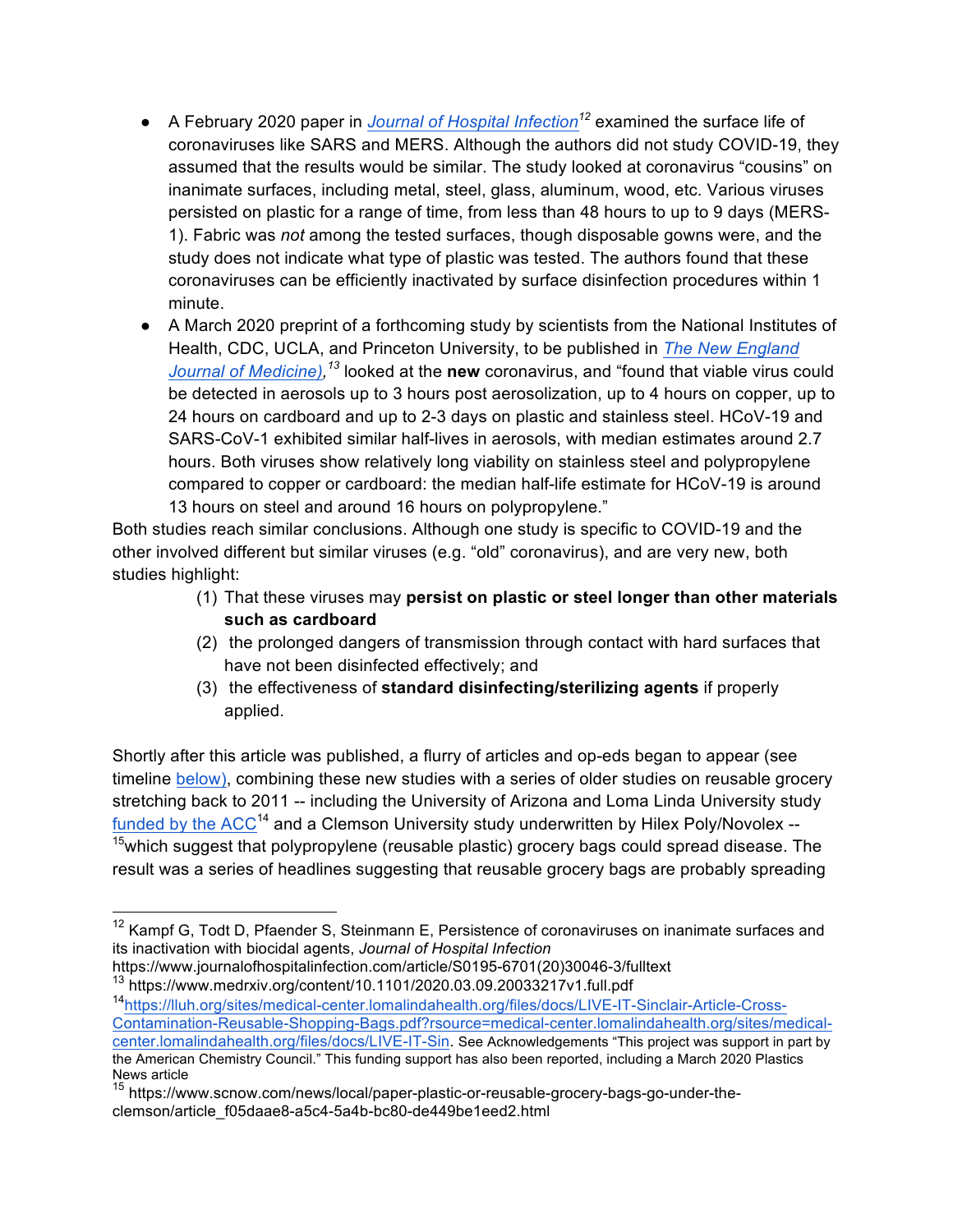COVID-19, underscored by assertions that "researchers have been warning for years," even though evidence suggests that regular, normal disinfectants and washing would clean the bags of viral contamination. **All studies on bags referenced - both industry-funded and not recommend that customers should indeed wash their bags.**

**It appears that a media campaign was designed to establish and spread the narrative that "reusable grocery totes could be spreading COVID-19," and "bag bans should be suspended due to COVID-19 concern." The irony is that the campaign relied heavily upon studies that found that the virus persisted longer on plastic surfaces than other materials.** Whoever initiated this narrative was clearly able to draw on previous industry-funded and front group-linked "research," recycling past PR efforts to try to **deflect attention from the longevity of COVID-19 on plastic.**

Based on an examination of the timeline of stories, the first mention of reusable grocery bags relating to COVID-19 appeared in the Staten Island Advance, three days after the LiveScience article was posted. That first article only mentioned supply chain disruptions; a subsequent article in the Staten Island Advance mentioned prior studies on transmission of bacterial disease on reusable grocery bags, but did not disclose that one study was underwritten by the ACC. A few days later, the Staten Island Advocate reported that Professor Robert Kimmel at Clemson University had emailed the New York State legislature, referencing his own prior research on reusable grocery bags as "proof" of disease transmission. This article also does not mention that his 2014 research "A Life Cycle Assessment of Grocery Bags," was underwritten by plastic manufacturer Hilex Poly (now Novolex)<sup>16</sup> and co-authored by Kay Cooksey, "Cryovac Chair," whose professorship is endowed by Cryovac, a manufacturer of flexible plastic packaging.

Additionally, much of the data in the study was provided by Edelman,<sup>17</sup> Novolex's PR firm.<sup>18</sup> The largest public relations firm in the world, Edelman has worked for numerous oil industry clients for decades, receiving hundreds of millions of dollars in contracts from the American Petroleum Institute (API) alone. Edelman lost its contract with API in 2015, following widespread scrutiny of the PR giant's work for corporations that oppose solutions to climate change. (Edelman claims it has stopped taking contracts with the coal industry and anyone involved with "climate denial.")

Clemson's Department of Food, Nutrition, and Packaging Sciences has branded "service labs" affiliated with the plastic packaging industry, including Cryovac (a brand of Sealed Air, whose customers include Coca-Cola, Nestlé, PepsiCo, Procter & Gamble, and Unilever<sup>19</sup>), DuPont, and Sonoco, (now owned by Amcor, whose customers include Nestlé, KraftHeinz, PepsiCo, and

 <sup>16</sup> https://www.scnow.com/news/local/paper-plastic-or-reusable-grocery-bags-go-under-theclemson/article\_f05daae8-a5c4-5a4b-bc80-de449be1eed2.html; see paper for acknowledgements.

https://tigerprints.clemson.edu/cgi/viewcontent.cgi?article=1006&context=cudp\_environment  $17$  See paper, for example, page 6.

https://tigerprints.clemson.edu/cgi/viewcontent.cgi?article=1006&context=cudp\_environment <sup>18</sup> See, for example, a press release with Edelman contact. https://novolex.com/news/novolex-introducescutlerease-cutlery-dispensing-system/

<sup>&</sup>lt;sup>19</sup> Customer information in thematic research by Jeffries. Powell, Simon. "Drowning in Plastic: Who Sinks, Who Swims?" 3 Feb 2020. Document held by Greenpeace.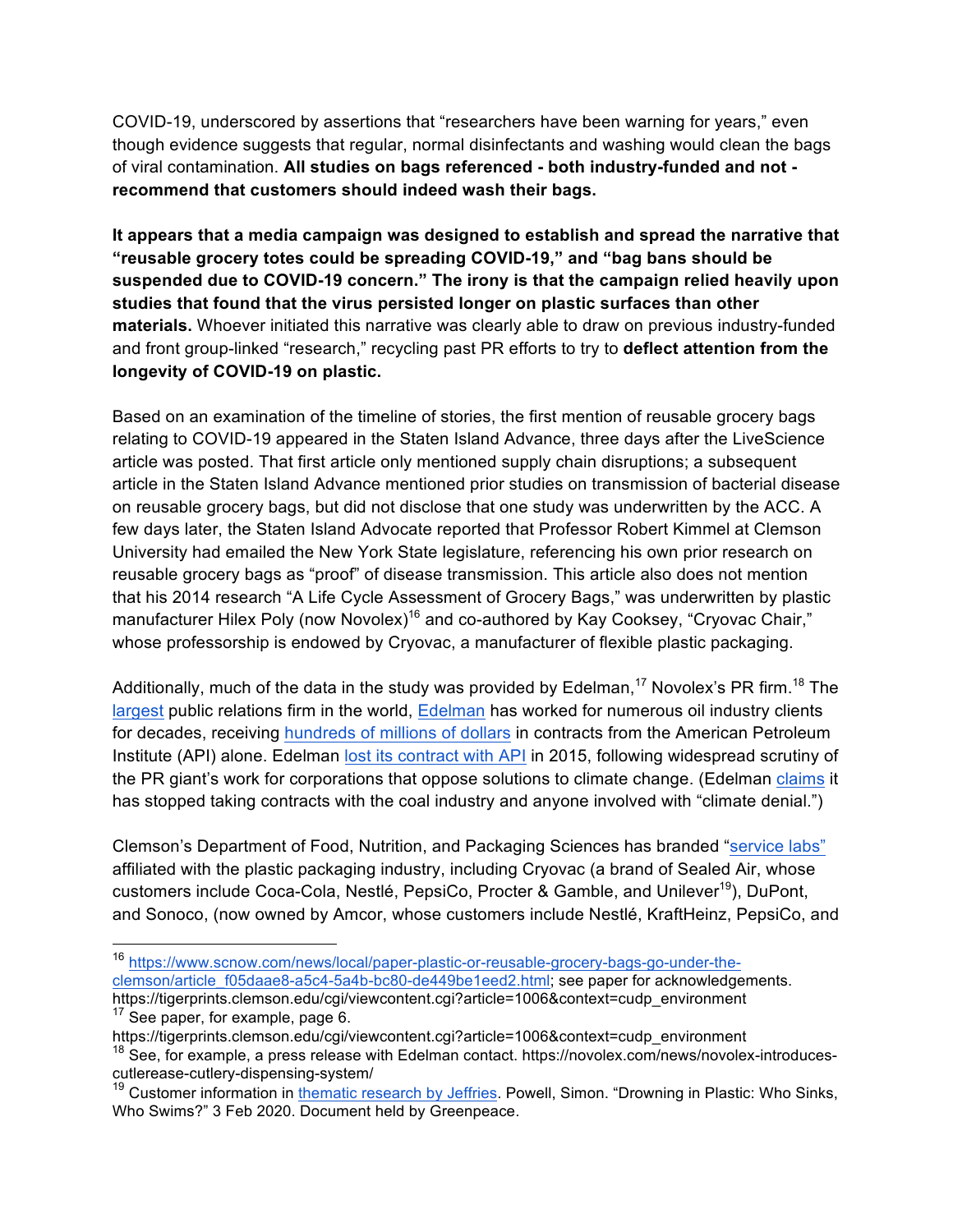Starbucks), $^{20}$  and one course appears to be funded by or in partnership with Eastman, which manufactures plastic packaging.<sup>21</sup> Robert Kimmel is the director of Clemson's Center for Flexible Packaging (CEFPAK), which is funded by membership fees from plastic converters and packaging manufacturers, who can sponsor "directed" research.<sup>22</sup> Kimmel is also an "expert witness and consultant" with Rubin Anders, and holds numerous patents.<sup>23</sup>

Clemson University's industry relationships are notable beyond just the flexible packaging funding. The Koch Foundation has funded many university centers or professor chairs, as part of the Koch network's "structure of social change" strategy. Funding of universities is a way to generate concepts and theories that get transmitted through think tanks (and eventually actioned by activist groups and legislators). At Clemson University, The Institute for the Study of Capitalism<sup>24</sup> is among the top recipients of money from Koch Industries CEO Charles Koch, who began contracting Clemson professors to teach "appreciation" of "economic freedom," a Koch-curated lobbying tool. Clemson previously faced widespread criticism for allowing the BB&T Foundation--led by Charles Koch's friend and colleague John Allison--to directly influence Clemson curriculum, requiring professors to assign Ayn Rand's "Atlas Shrugged" to students.25

Section 2: The Timeline of the COVID-19 Echo Chamber

We reconstructed the timeline<sup>26</sup> of the spread of the "reusable bags can cause COVID-19" narrative, and then examined the spokespeople, guest editors, and writers in the various stories, identifying their affiliations with various think tanks. Many of these articles were posted on the ARBA's website "Bag the Ban," which was registered by Novolex's PR firm Edelman.<sup>27</sup> Profiles and known funding of the think tanks follow in Section 3.

### **February 19**

• The LiveScience article is published,<sup>28</sup> "How long can the new coronavirus last on **surfaces?"** with the subheadline **"**Some coronaviruses can linger on surfaces for up to 9 days."

<sup>&</sup>lt;sup>20</sup> Customer information in thematic research by Jeffries. Powell, Simon. "Drowningin Plastic: Who Sinks, Who Swims?" 3 Feb 2020. Document held by Greenpeace.

<sup>21</sup> https://www.plasticstoday.com/packaging/eastman-partners-clemson-on-innovative-package-designproject-students/87309473558807

<sup>&</sup>lt;sup>22</sup> See, for example, article about ribbon-cutting https://www.packworld.com/machinery/primarypackaging/news/13338858/clemson-opens-center-for-flexible-packaging.

<sup>24</sup> http://www.unkochmycampus.org/successful-models-of

<sup>25</sup> http://www.unkochmycampus.org/successful-models-of

 $26$  Using a Google search, we looked at newspaper articles specifically focusing on the risk of reusable bags spreading COVID-19 during the time period of February 15, 2020, and March 23, 2020. This was not an exhaustive search, and we particularly focused on examples of known fossil fuel-funded think tanks. We did include every article that had been catalogued and posted on American Recyclable Plastic Bag Alliance's "Bag the Ban." website.

<sup>27</sup> https://publicintegrity.org/environment/pollution/pushing-plastic/inside-the-long-war-to-protect-plastic/ <sup>28</sup> Note that this article has been frequently updated, but using the Wayback machine, it appears that it was first published February 19, 2020.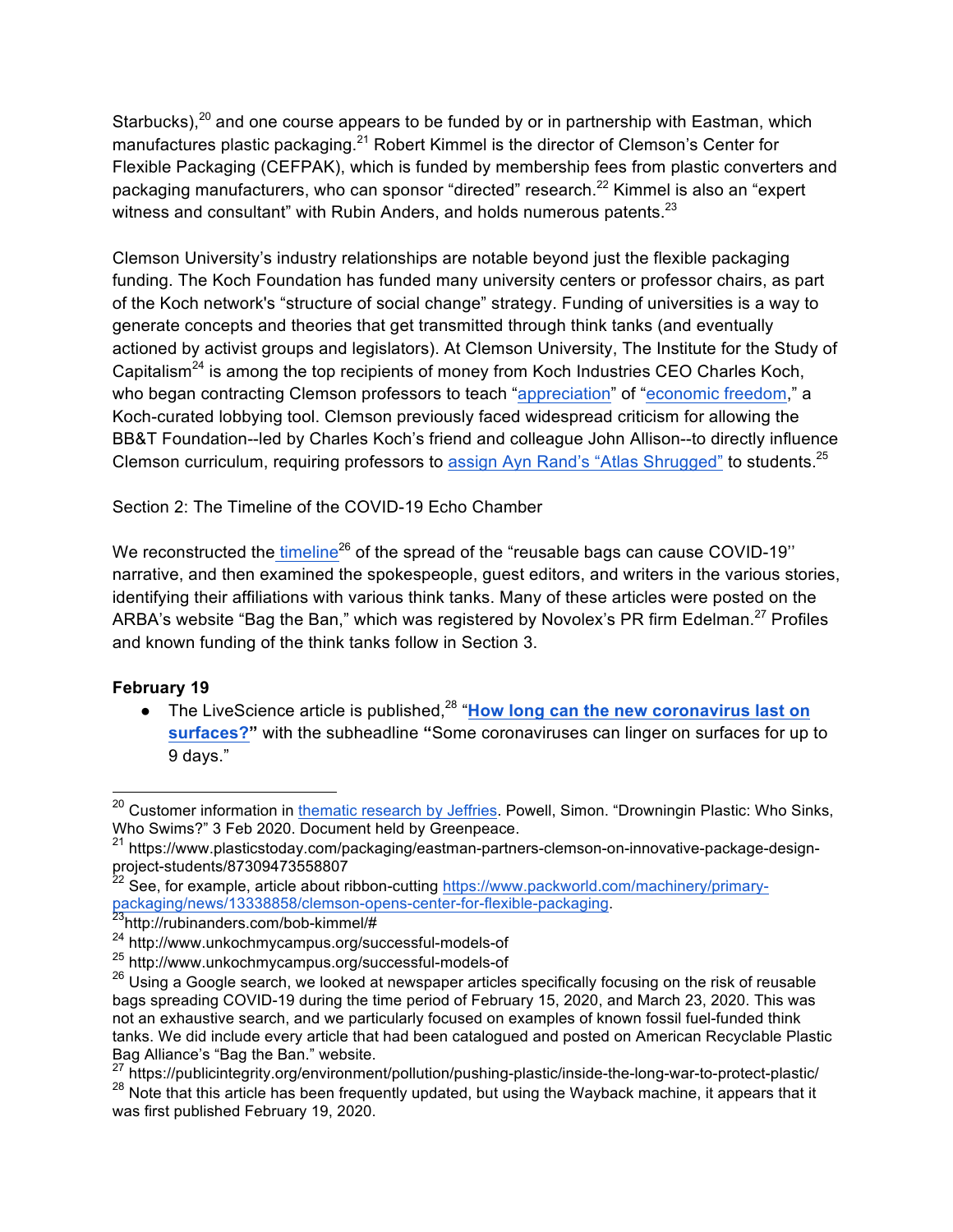#### **February 22**

● Staten Island Advance pubishes, "**The dumb plastic bag ban is even dumber than we thought (opinion)."** The article references a number of supposed problems with reusable bags, but notes that as reusable bags are imported from China, that the new coronavirus will disrupt that supply chain.

#### **February 25**

● Kings County Politics publishes an article by staff writer Chaya Gerkov "Concerns Mount That Plastic Bag Ban Could Help Spread Coronavirus." The first line of the article states that "As the plastic bag ban is set to become law next week under the reasoning that it will decrease endangerment to the environment, **new** [sic] studies are showing that recyclable [sic] bags might endanger your health and maybe spread the formidable coronavirus" (emphasis added) however the next paragraph refers to Ryan Sinclair's 2018 study, not any new studies nor looked at recyclable bags (in fact, Sinclair's study focused on polypropylene bags which are not considered recyclable in most reprocessing facilities). In Sinclair's study, reusable polypropylene tote bags were sprayed with a "surrogate" virus to check transmission. The study did find evidence of the virus on surfaces touched by the shopper, including the checkout counter, though the conclusion recommends "**in-store hand hygiene...surface disinfection and public education about washing reusable grocery bags.**" It is not clear from this study what would differentiate a reusable grocery bag from any other item a shopper would be carrying into a store that may be infected by a virus including purses, perhaps with the exception of the direct contact with the cashier/checkout area. King County Politics notes that Ryan Sinclair emailed the New York City Council in 2020 that, "These results indicate that reusable bags, contaminated with a virus from their household, have the potential to spread disease and put shoppers at risk of illness." However, many interviews with Sinclair after the study was published quote him emphasizing the need to wash bags to reduce the spread of disease. This article does not mention that Sinclair was a co-author of the 2011 study **underwritten by the ACC.** 

#### **February 28**

1

- Kings County Politics news outlet publishes an article by editor Steve Witt: "Clemson Univ Prof Says Delay Bag Ban for Coronavirus Concerns." The article details how Robert Kimmel contacted the "State Department of Health and numerous elected officials" two days before the bag ban went into effect, **citing new coronavirus concerns**. The article notes that the communication was sent through "Brooklyn architect and environmentalist Allen Moses" though the excerpt of Kimmel's email references another communication by Moses, which references Sinclair's 2018 study.
	- Allen Moses apparently shared with the New York State legislature a prior email communication with Charles Gerba, who authored a the 2011 study with Ryan Sinclair, and had presented these scientific studies and more to City Council

https://web.archive.org/web/20200219124418/https://www.livescience.com/how-long-coronavirus-lastsurfaces.html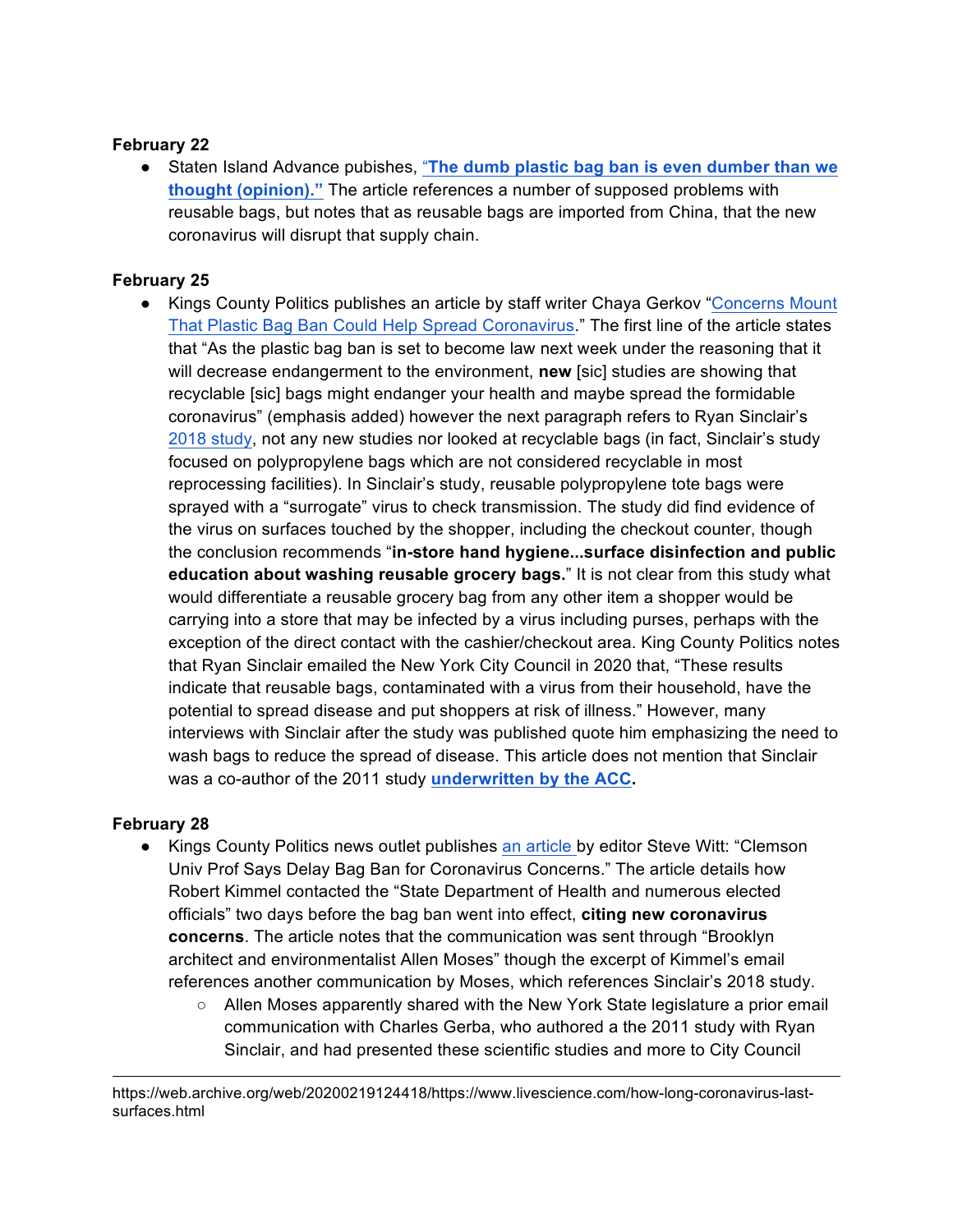Member Brad Lander "who has been a driving force behind the plastic bag ban," warning that "If the coronavirus spreads then scientists will check supermarket carts and checkouts and reusable bags. And heads will roll when citizens find out the politicians were warned in advance that their bag legislation put the public at risk." Witt notes that Kings County Politics had broken this story several days prior, suggesting that Robert Kimmel's email about his Novolex-funded research and Allen Moses' communication with researchers funded by the ACC may be the origin of the narrative linking reusable grocery bags to COVID-19.

● Competitive Enterprise Institute published blog "May Common Sense Prevail - New York delays enforcement of plastic bag ban."

#### **March 5**

- New York Post editorial board published "**To fight coronavirus, Gov. Cuomo should suspend NY's new plastic-bag ban**."
	- Does not offer specifics but states "Because the reusable bags that advocates push as a replacement are serious germ-spreaders."
	- References a February 18, 2020 John Tierney op-ed in *T*he Wall Street Journal, which appears to note environmental benefits of frequent bag washing; it is not clear if this makes any direct link to COVID-19 or disease transmission of reusable bags.
- Insider New Jersey published an article on the bag ban, noting the 2011 Gerba and Sinclair study on bacteria.

### **March 6:**

- New Hampshire Union Leader publishes editorial "What's on the bag? What bugs us about the plastic ban." This references novel coronavirus in the first line, but does not offer specifics, only discusses vaguely the potential for bags to carry disease.
- New York Daily News publishes "New York's bad bag ban: Unintended consequences undermine the supposed environmental benefits." The article's author is affiliated with the Reason Foundation, a libertarian think-tank which is affiliated with and funded by David Koch and Koch-related foundations.

#### **March 9:**

● Queens County Politics (which appears to be a sister publication to Kings County Politics), re-publishes the February 25 article by Chaya Gerkov.

### **March 12**:

● Manhattan Institute publication City Journal publishes John Tierney article, "**Greening Our Way to Infection: The ban on single-use plastic grocery bags is unsanitary and it comes at the worst imaginable time**." Tierney is a Manhattan Institute contributing editor and a columnist at the New York Times. Tierney has written extensively about plastic, notably a New York Times article "Recycling is Garbage" in 1996 that generated record-breaking hate mail.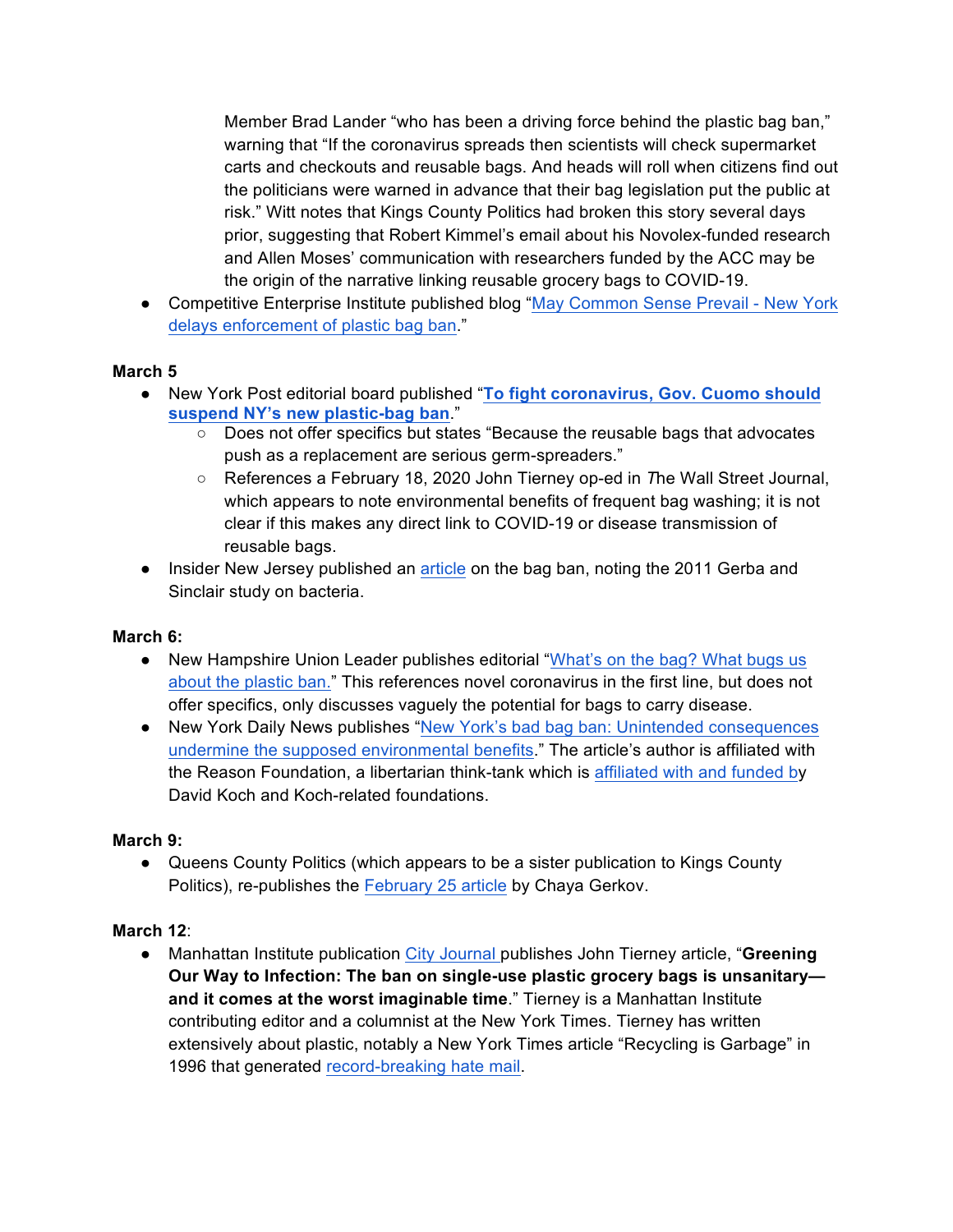The opening paragraph inaccurately states, "These reusable tote bags can sustain the COVID-19 and flu viruses—and spread the viruses throughout the store." Tierney claims that "Viruses and bacteria can survive in the tote bags up to nine days, according to one study of coronaviruses," linking to the LiveScience article about the recent studies of coronaviruses. Tierney further references older studies specific to reusable grocery bags, noting "the risk of spreading viruses was clearly demonstrated,"by the (ACCfunded) 2011 study by Gerba and Sinclair, and Sinclair's 2018 study.

Tierney also references a 2012 research paper co-authored by economics and law professors, Jonathan Klick and Joshua Wright, at UPenn and George Mason University (GMU). GMU is often described as "ground zero" for Koch influence in higher education. In this study, not peer reviewed, the professors looked at emergency room admission rates after the bag ban was adopted and noted a spike in admissions and deaths related to bacteria. The San Francisco Department of Public Health analyzed the study and found that the authors failed to establish a link between banning of bags and spike in ER cases of gastrointestinal bacterial infections. The health department did say that it is plausible that reusable bags that are not regularly cleaned could cause gastrointestinal infections.

Jonathan Klick is a professor at the University of Pennsylvania Law School; and is affiliated with the PERC (Property and Environment Research Center), which has received funding from Koch Foundation and ExxonMobil (Klick was a PERC Lone Mountain Fellow, possibly while he wrote that paper). Klick is affiliated with University of Pennsylvania Law School's Quattrone Center, which has received funding from the Charles Koch Foundation,<sup>29 30</sup> and Klick completed his PhD at GMU (Economics) in 2001, after Koch started funding programs there. Joshua Wright is a professor at the Antonin Scalia Law School at GMU. Wright had previously received a grant from Institute for Humane Studies (IHS), of which Charles Koch has been chairman and top funder of IHS since the 1970s, and has had paper published by the Koch-founded Cato Institute think tank. At the time this paper was published, it was circulated by State Policy Network members; the Texas Public Policy Foundation noted that reusable bags may be "deadly."

Tierney's article also references a 2012 study on an Oregon norovirus outbreak, which linked the transmission of norovirus aerosols (fomites) from an ill soccer player to packaged food stored inside a woven polypropylene grocery bag inside the bathroom; the fomites settled onto the packaged food, plastic bag, or both and sickened the other players when they passed the bag and food around. The study notes that this case, "illustrates one of the less obvious hazards of reusable grocery bags" but concludes that touching the bag could not be analyzed separately from touching or consuming the packaged food inside the bag. The conclusion indicated the need for disinfecting

 <sup>29</sup> https://www.thedp.com/article/2017/03/quattrone-center-receives-koch-foundation-donation <sup>30</sup> https://www.law.upenn.edu/live/news/6885-penn-laws-quattrone-center-launches-newresearch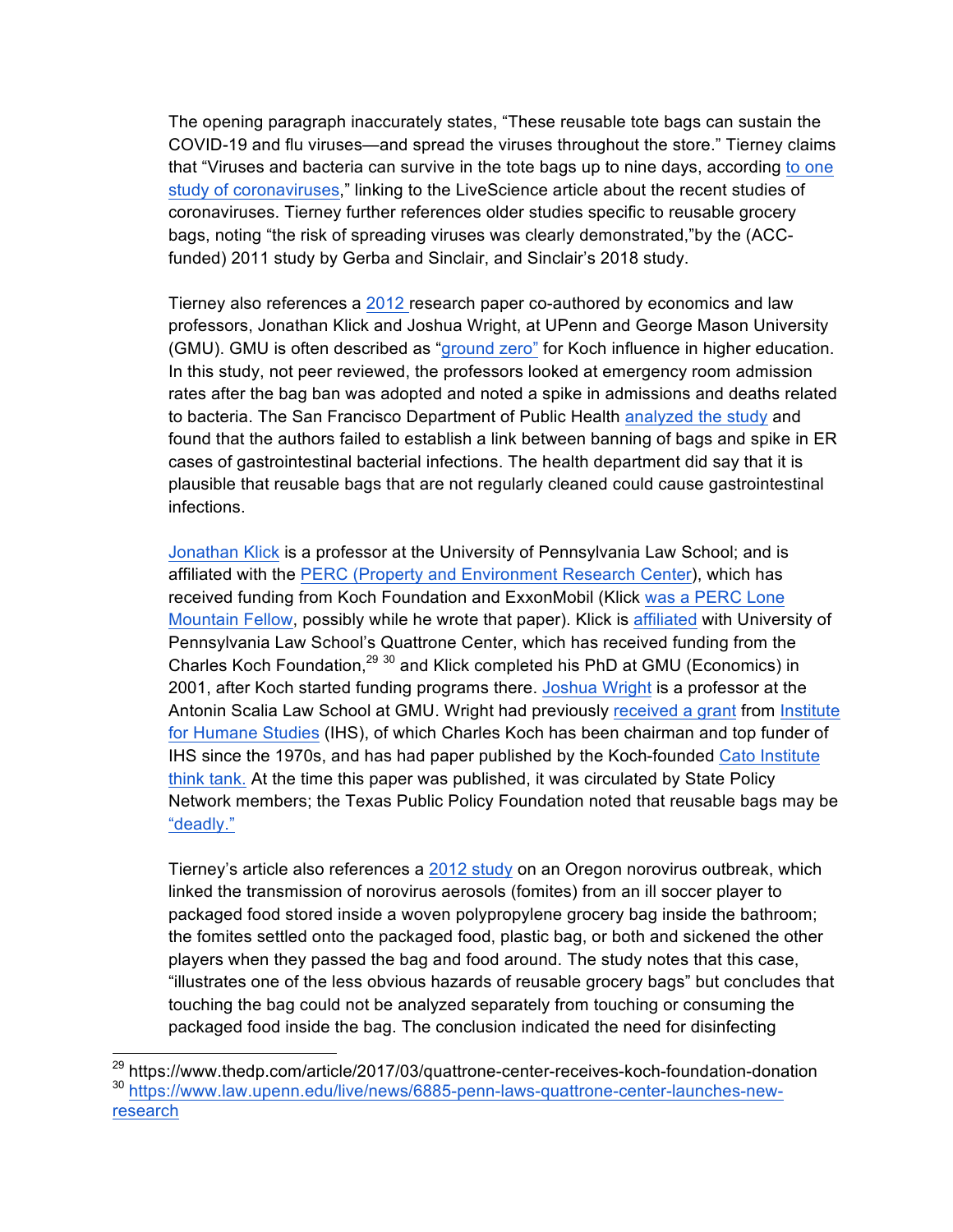potentially contaminated surfaces - inclusive of the bag, bathroom surfaces and packaged goods within the bathroom.

Lastly, Tierney also references Brooklyn "activist" Allen Moses' warning, without referencing Moses' apparent relationship to Clemson professor Robert Kimmel's industry funded packaging research center.

#### **March 13**:

- NY state senator Rob Ortt posts Manhattan Institute article to his Facebook page. This was the fourth most circulated version of this Manhattan Institute article, with 180 interactions.<sup>31</sup>
- Rio Grande Institute published a blog, "Is there a worse time in the age of Coronavirus to 'more fully' ban plastic bags?" This article referenced the 2018 Loma Linda study, and noted that an Albuquerque City Councilor Pat Davis had announced the plastic bag ban extend towards the thicker '2.25 mil' bags (which many states or municipalities are allowing to be exempt from the plastic-bag ban as they are considered 'reusable')

# **March 14**

- NY Post published John Tierney's Manhattan Institute article with a different headline, "**Using tote bags instead of plastic could help spread the coronavirus.**"
- Conservative news host John Stossel tweeted the Manhattan Institute article. John Stossel is affiliated with the Reason Institute. This was the largest Twitter circulation of the article with 500 interactions. $32$
- Australian MP Craig Kelly posted the Manhattan Institute article to his Facebook page. This was the top single Facebook promotion of the article at 860 interactions.<sup>33</sup>
- Retailer Giant (owned by Ahold Delhaize) urges customers to bring in their reusable bags because increased shopping in the Washington, DC area has strained its bag supplies.

- The mayor of Waterville, Maine, posted on his personal Facebook page that he wants to repeal the bag ban, citing John Tierney's NY Post article as information.
- Maryland state delegate Kathy Szeliga posted the Manhattan Institute article on Facebook, quoting "these reusable tote bags can sustain the COVID-19 and flu viruses—and spread the viruses throughout the store." This was the second most shared Facebook post of this article, with 450 interactions.<sup>34</sup>
- Roxanne Beckford Hoge of "Reform California" Tweet; this was the second mostcirculated tweet, with 350 interactions.<sup>35</sup> Reform California is a SuperPAC (a 527 organization) founded by Carl DeMaio, a politician and talk radio host.

 $31$  Social media sharing data obtained via Crowd Tangie

 $32$  Social media sharing data obtained via Crowd Tangie.

<sup>&</sup>lt;sup>33</sup> Social media sharing data obtained via Crowd Tangie

<sup>&</sup>lt;sup>34</sup> Social media sharing data obtained via Crowd Tangie

<sup>&</sup>lt;sup>35</sup> Social media sharing data obtained via Crowd Tangie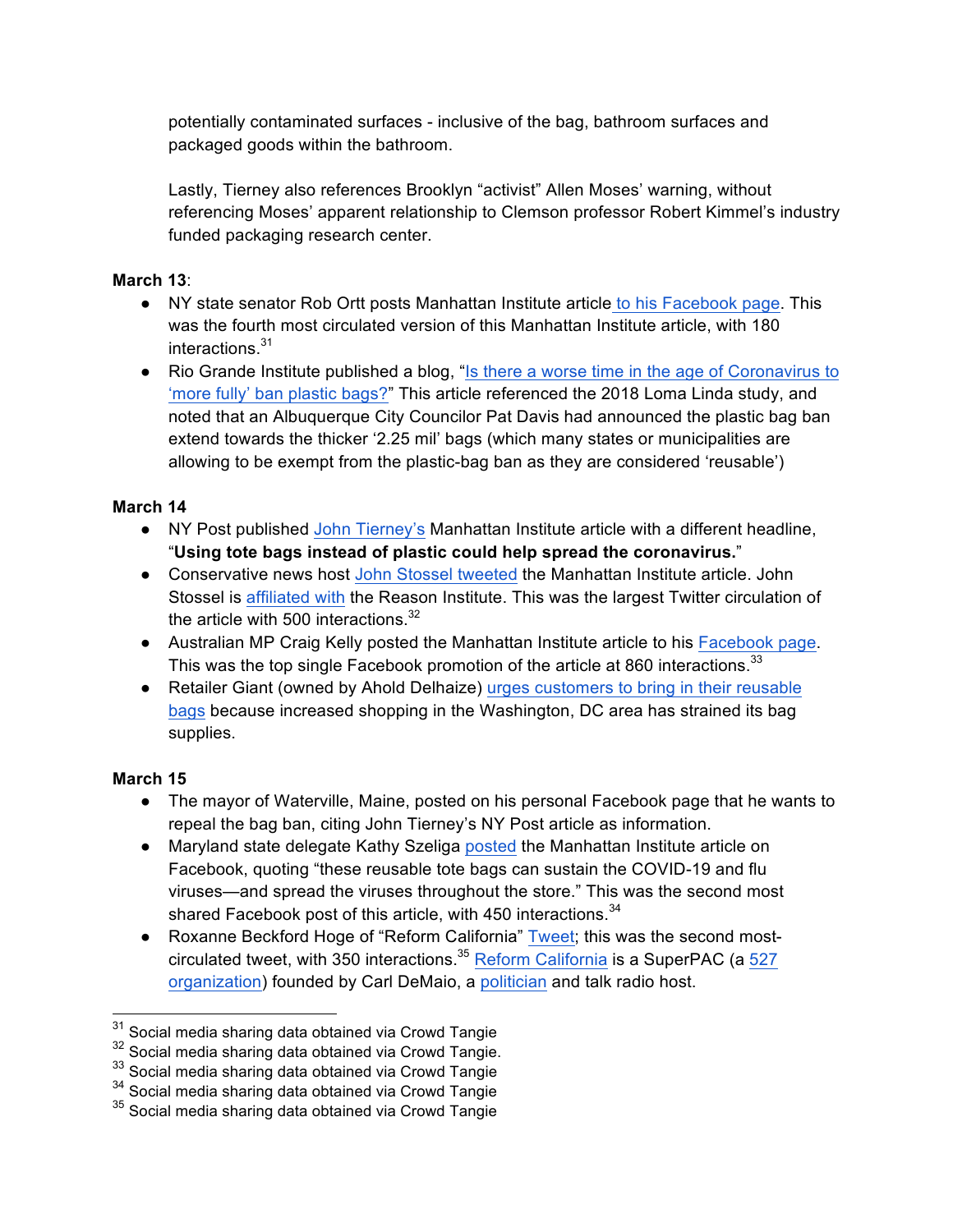- Wall Street Journal Editorial Board op-ed "The Plastic Bag Ban Backfires. Reusable bags are notoriously dirty and may spread the virus." The opening line explicitly links the plastic bag ban and COVID-19: "The statewide ban on single-use plastic bags took effect on March 1, the same day New York confirmed its first case of coronavirus. To protect the public, officials in the Empire State and elsewhere should immediately suspend their plastic bag bans."
	- The article references a CDC "warning" that COVID-19 "may remain viable for hours to days on surfaces made from a variety of materials; this appears to misconstrue the recent studies by researchers as a CDC warning.
	- $\circ$  The article references a 2013 novel swine enteric coronavirus disease, and subsequent USDA conclusion that a likely root cause of the outbreak was traced back to contaminated feedbags. WSJ notes that, "The feed bags are often made of the same kind of material as reusable shopping bags." This material is typically not cloth but woven plastic, either polyethylene or polypropylene, and while many reusable grocery totes available are indeed woven plastic, the USDA report notes that the bags were ideal dispersion due to frequent reuse with little disinfection between uses. It did note that the construction and use of plastic could make it more ideal for viral particles. Again, this study does not compare disease transmission rates to cloth or fabric bags.
	- The article references the 2012 study of a norovirus outbreak among an Oregon soccer team.
- American Energy Alliance (AEA) reprinted the Manhattan Institute/City Journal article in its morning energy newsletter. The subheadline that AEA chose is *"Plastic bags save lives."* 
	- $\circ$  The AEA is the political advocacy (501c4) affiliate of the nonprofit (501c3) Institute for Energy Research (IER), which was initially created by Charles Koch and former Enron executive Robert Bradley. The IER and AEA are currently managed by Bradley and Tom Pyle, a former Koch Industries lobbyist and energy advisor to Donald Trump.
- Center for American Experiment published its own op-ed, "**Plastic bags save lives so why are environmentalists trying to ban them.**" The Center for American Experiment is part of the Minnesota State Policy Network think tank (Manhattan Institute is also part of the SPN). This op-ed was written by Isaac Orr, who was previously employed by Heartland Institute, who has promoted fracking. Almost all quoted content was nearly identical to the Manhattan Institute article, however Orr also included a graph depicting Asian countries as the highest contributor to mismanaged plastic, based on a study which ignores the higher per capita use of plastic in Europe and North America, which was then exported to Asia, but has been used by plastic industry and the Trump administration to blame Asian countries for ocean-based plastic pollution, a dog whistle to growing anti-Chinese sentiment.
- Brookline, MA voted to delay its ban on polystyrene takeout containers.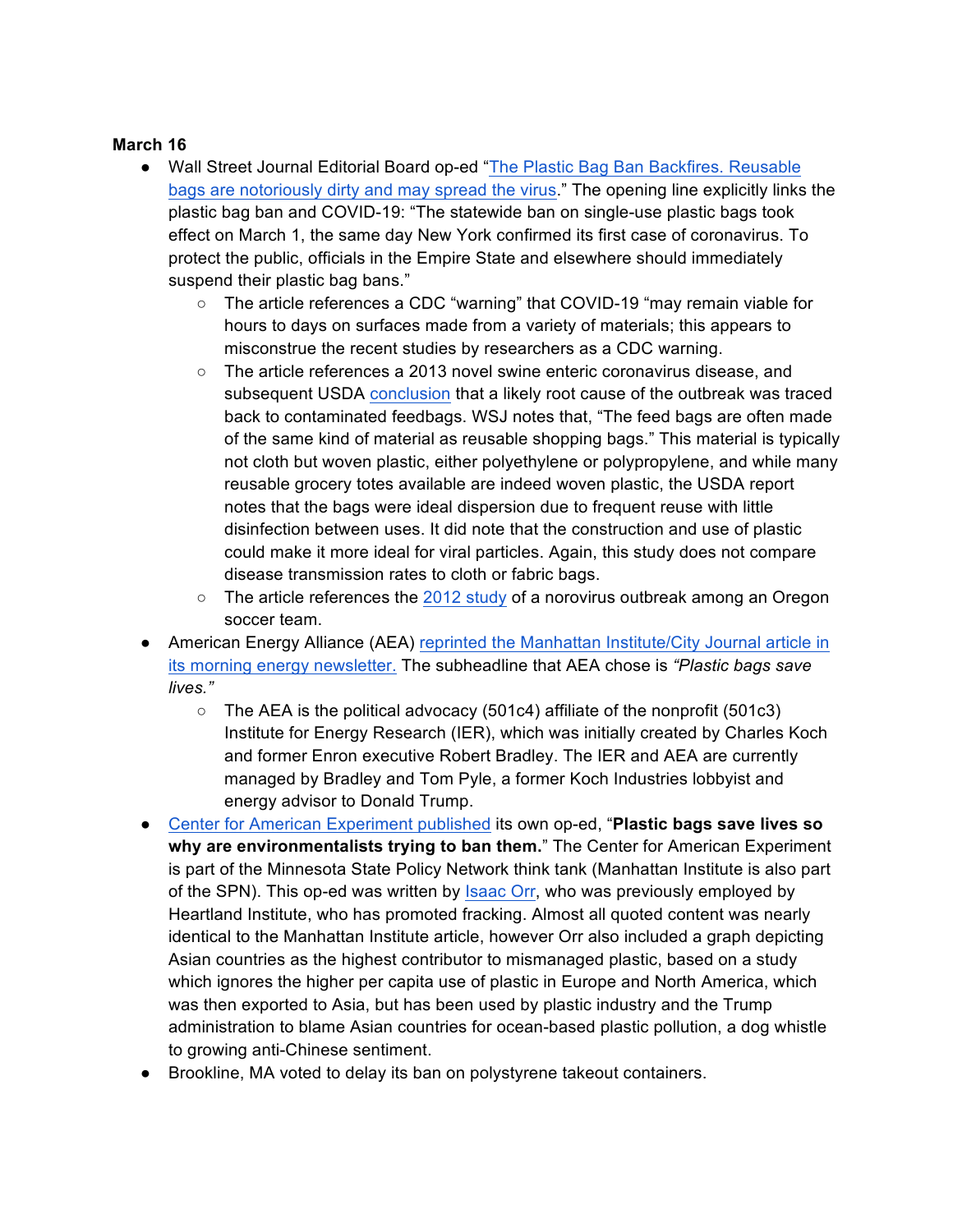● New Jersey 101.5 talk radio published a short opinion piece by talk radio host Judi Franco, "I worry the plastic bag ban may be spreading coronavirus." Franco referenced Sinclair's 2018 study, incorrectly noting that "cloth" bags carry bacteria (Sinclair's study looked at polypropylene bags).

#### **March 17**

- Maine state legislature voted to delay its bag ban, citing coronavirus concerns.
- Forbes published an article by Patrick Gleason, Vice President of State Affairs at Americans for Tax Reform, "Pandemic Prompts Call To Suspend Or Repeal Bag Bans & Taxes." Americans for Tax Reform is a powerful anti-tax and pro-tobacco lobbying group founded by Republican operative Grover Norquist. The article referenced the 2011 Gerba and Sinclar (ACC-funded) study and unspecified "additional" studies showing that reusable bags can cause foodborne illness.

This article also notes that Jon Caldara, president of the Independence Institute (I2I) is urging Colorado Governor Jared Polis (D) to repeal these local bag bans, since "single use items have less of a chance of spreading the disease." The I2I is the main State Policy Network affiliate in Colorado. Caldara notes in a more recent article on the I2I blog that Polis reached out to I2I at his suggestion to ask for more policy suggestions. Gleason notes that reusable bags are emissions-intensive because most of them are imported from China, and additionally notes that some studies show that bag bans do not reduce litter as intended, referencing, for example, a "study" showing that plastic bag pollution increased in San Francisco after its bag ban (the study was not linked, but appears to be written by the Reason Foundation. The Forbes/Americans for Tax Reform article concluded with, "Governors and state lawmakers can continue to help fight the spread of the virus by taking action to suspend or repeal the many bag bans and taxes across the U.S. that now pose an even greater public health risk than in the past." Americans for Tax Reform had commissioned a 2012 economic study, written by Beacon Hill Institute, on "unintended consequences" of plastic bag taxes.

- John Stossel made his second tweet of the Manhattan Institute article; this was the third largest circulation of this article on Twitter, with 188 interactions.<sup>36</sup>
- Washington State Policy Center, a member of the State Policy Network, publishes a column by Todd Mayers, with Center for the Environment, titled **"**To fight coronavirus, veto Washington's plastic bag ban**."** The opening paragraph is ominous: "Like other states, Washington is taking extraordinary measures to reduce the spread of coronavirus. The governor can do one simple thing to reduce a source of potential spread: veto the ban on plastic bags...It has been known for several years, reusable bags are vectors for disease." Meyers linked to an NBC news article about the 2012 norovirus study (though that article notes that the study authors insist that proper washing and/or disinfecting of the bag would suffice in reducing disease transmission). Meyers also referenced the March 16 Wall Street Journal op-ed, calling reusable bags

<sup>&</sup>lt;sup>36</sup> Social media sharing data obtained via Crowd Tangie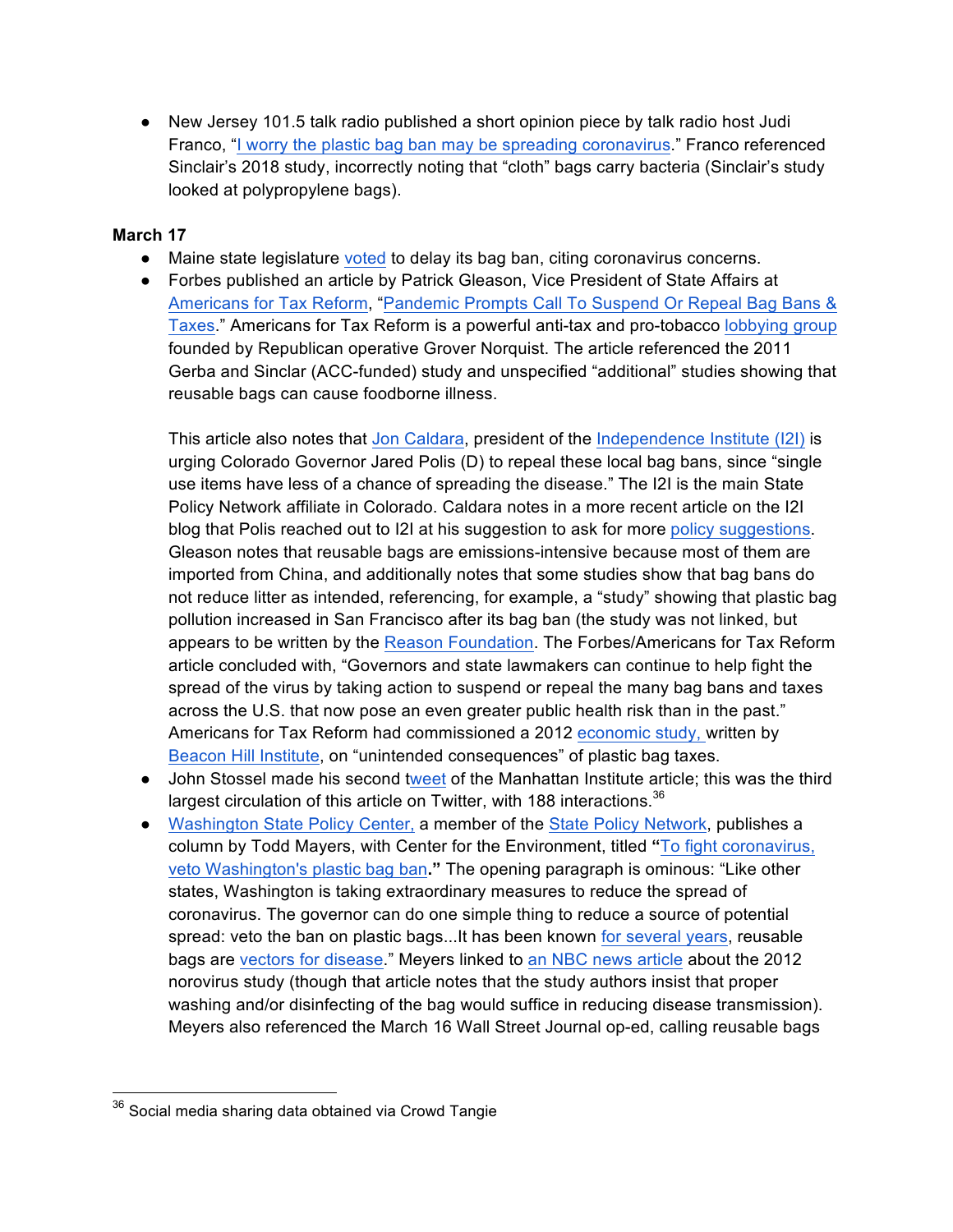'vectors of disease.' Meyers has authored previous articles for Washington State Policy Network on plastic bag bans.

- Institute for Energy Research posts "**Countries and U.S. States & Localities are Banning Plastics, but Plastic Products Help to Fight the Coronavirus."** 
	- The article describes the general movement to ban or regulate plastic, and notes that disposable masks are now marine pollution (even noting that because they are polypropylene they do not break down, affirming the problem with plastic in the marine environment). The second paragraph notes that, "Ban on Plastic Shopping Bags Back-Fires.**"** This article references the March 16 Wall Street Journal op-ed, and references the 2013 swine flu outbreak associated with polypropylene feed bags, the 2012 norovirus outbreak related to fomite aerosols on a polypropylene bag, and the 2011 Gerba, C. and Sinclair, R. study. The article goes on to discuss ventilators, then concludes with, "With health concerns at the forefront of concern, companies and governments **should abandon antiplastic policies and embrace single-use items**...Plastic bans at a time of a National Emergency make little practical sense, when plastics are so vital to our national and public health" (emphasis by Greenpeace). This appears to be IER's ony article about plastic bags specifically but the think tank are other pro-plastic op-eds in 2019 and earlier.
- Washington Examiner ran an op-ed by Competitive Enterprise Institute fellow Angela Logomasini, "**Plastic bag bans aren't helping us fight against coronavirus."** The oped starts, "Before the novel coronavirus pandemic hit, warnings about potential public health consequences of banning single-use plastics in the name of environmental protection fell on deaf ears. But now people are wisely calling on lawmakers in New York, California, and other states and localities to reverse bans and regulations on single-use plastic grocery bags. **Reusable bags can contribute to the spread of COVID-19 and other pathogens**" (emphasis by Greenpeace). The link goes to the March 17 Forbes article authored by Americans for Tax Reform. Logomansini also references a 2018 Competitive Enterprise Institute article "5 reasons why banning plastics may harm the environment and consumers" which, in claiming that "single use plastic is more sanitary" cites several reasons including that "Plastic items are more sanitary" citing the ACC page on plastic packaging, and "Reusable bags often harbor bacteria and could pose a health risk for consumers" linking to Gerba, C. and Sinclair R. (2011). Logomansini references 2011 Gerba, C. and Sinclar R. study and 2018 Sinclair R. et al study, the 2012 study of a norovirus outbreak among a soccer team, and notes both Robert Kimmel's 2014 life cycle analysis on grocery bags and his recent urging to New York state to halt its ban at least until the COVID-19 crisis is under control. Logomanisini also referenced "studies going back to the 1970s" that affirm the sanitary nature of single-use compared to reusables, though one link appears to be broken, and another goes to an undated study "Disposables vs Reusables" (which appears to not offer a definitive conclusion but point to the need for more study, particularly if it is indeed in the 1970s and would not be evaluating any modern innovative reusable solutions). Logomansini also referenced several of her own op-eds published as evidence that plastic pollution should be solved by proper disposal not bans.
- Committee for a Constructive Tomorrow (CFACT) published "**Banning plastic grocery bags spreads disease."** This blog mainly focused on increased environmental costs attributed to bag bans, referencing Tierney's article in Manhattan Institute/City Journal, and Gerba and Sinclair's 2011 study.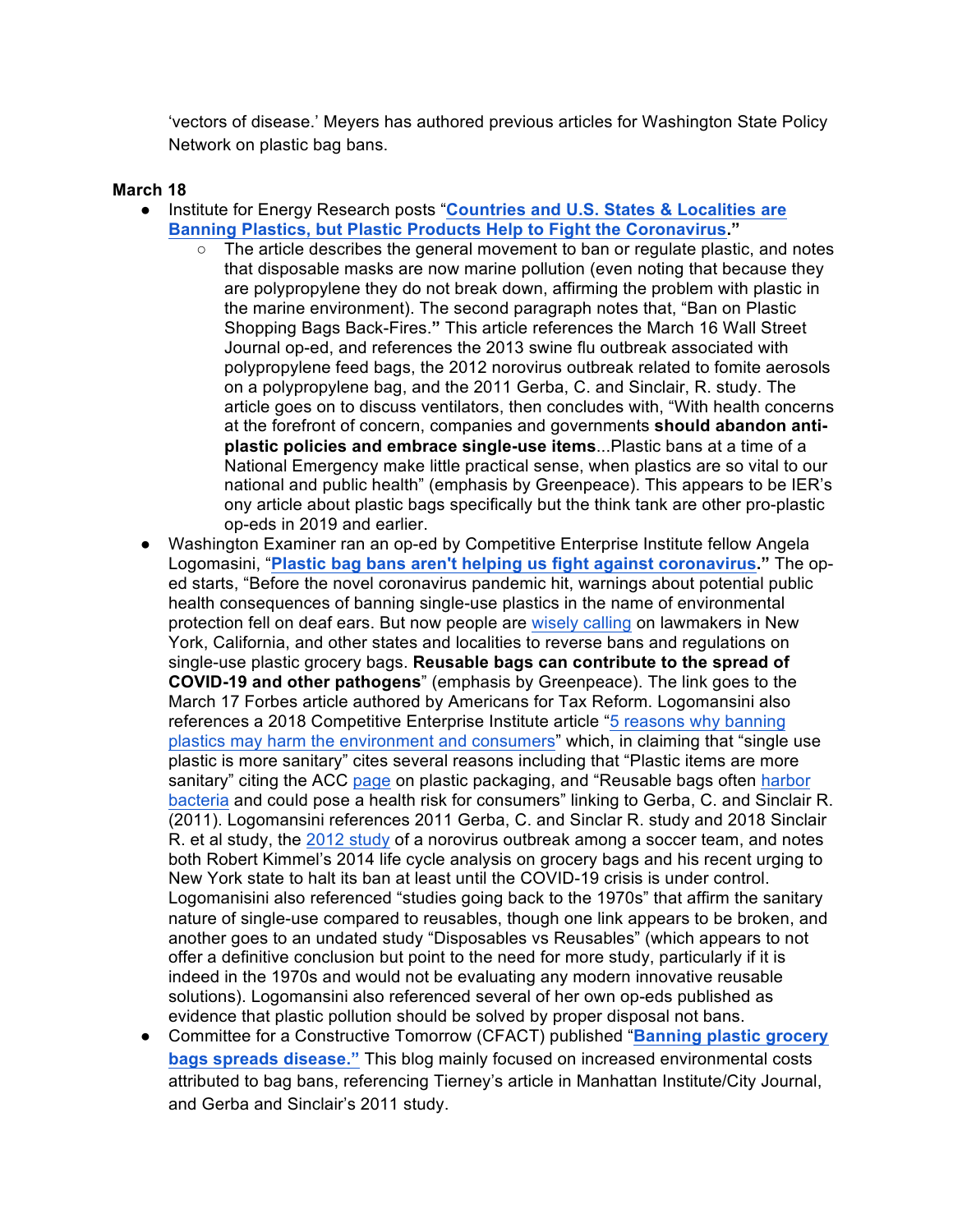- Albuquerque Journal published a guest op-ed, ""Coronavirus is why plastic bag ban should go"by Paul Gessing, president of New Mexico's Rio Grande Foundation. Gessing noted, "The problem with reusable cloth bags preferred by...other opponents of plastic bags is real," and references Sinclair's 2018 study (again ignoring the fact that Sinclair's study focused not on cloth bags but reusable polypropylene -- plastic -- bags).
- Fox News published an opinion piece by Greg Gutfield, "On Plastic Bags and the Corona Virus." He references his own book which he says references general studies.

#### **March 19**

- Wall Street Journal published an article "War on Plastic Takes a Backseat in Coronavirus Crisis." This article describes some of the backlash but also interviews health experts who offer a range of opinions on whether or not retailers should accept reusables or temporarily pause those programs; this article does not appear to replicate any of the industry-funded talking points.
- The Josiah Bartlett Center for Public Policy published a 4-page briefing titled "A Disease Outbreak is a bad time to ban disposables and paper" and an accompanying blog. The Josiah Bartlett Center for Public Policy has been documented to be funded by Donors Capital, which has been described as the "dark money ATM of the conservative movement." It had, in 2017, published a climate-denial report authored by Michael Sununu, brother of New Hampshire Governor Chris Sununu. The briefing covers the same suite of studies already circulated, with the addition of studies focusing on reusable cups (we did not examine those studies in preparing this brief).

- Hy-Vee limits reusable bags, citing concerns of coronavirus does not specifically link to any of these studies.
- In Sacramento, it is reported that Trader Joe's prohibits customers from putting groceries in their own bags until they return to their cars.
- The Massachusetts Food Association, which represents the grocery industry throughout the state, calls on the state to suspend all local and state ordinances banning plastic bags citing concerns of coronavirus.
- Portland, Maine mayor repeals the city's bag fee, citing explicit concerns about plastic bags and new coronavirus: "According to current research and understanding, COVID-19 can survive on various surfaces for hours and in some cases days," City Hall Communications Director Jessica Grondin said in a news release. "Therefore, the city is encouraging shoppers to not use their reusable bags during this time and asks that stores make single-use bags readily available."
- Competitive Enterprise Institute's Myron Ebell included John Tierney's Manhattan Institute article in a Cooler Heads Coalition weekday digest email. The subtitle was "Disposable Plastic Shopping Bags Are Safer," and noted "These reusable tote bags can sustain the COVID-19 and flu viruses—and spread the viruses throughout the store." The Cooler Heads Digest is considered a coordinating body for climate deniers.
- Reason Foundation published a blog "Plastic Bag Bans are the Latest to get Tossed During Coronavirus Pandemic." This article describes the fears, notes delays due to fears, and is actually really measured noting that the studies show some ability to pass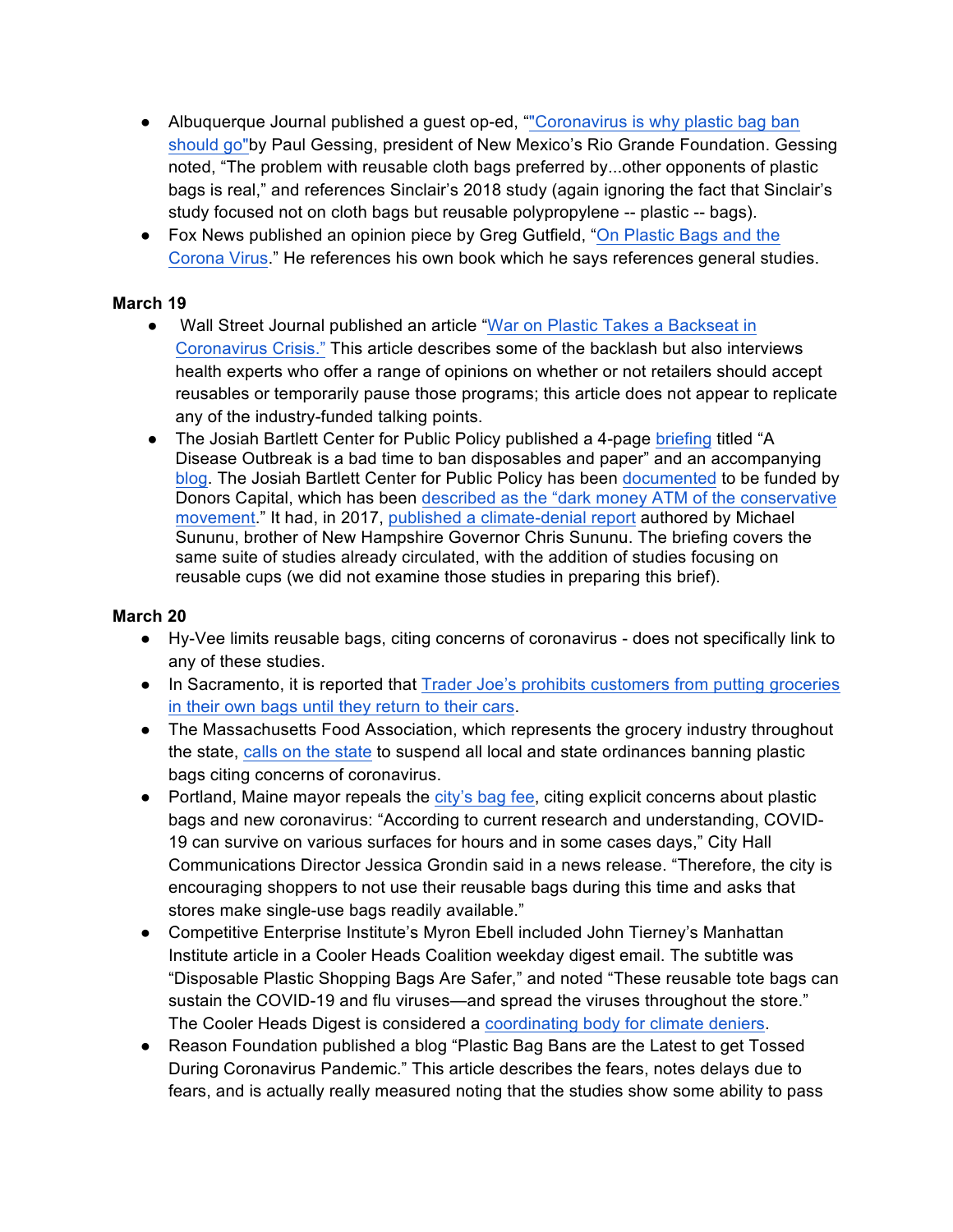disease if not washed but that the risk may be low. However, as mentioned above, the Reason Foundation had, in 2014, authored a study incorrectly concluding that San Francisco's plastic bag ban had increased plastic pollution.

# **March 21**

• The New Hampshire governor issued an emergency order prohibiting the use of reusable bags and requiring disposable paper or plastic, citing COVID-19 concerns.  $37$ Note that the Union Leader had published an op-ed with these talking points on March 6, and the Josiah Bartlett Center, affiliated with the governor's brother, had published its briefing only two days prior.

# **March 22**

- New Hampshire Union Leader editorial board publishes "About the Plastic Bags -- Much Better for dealing with the virus," noting that single-use is preferable to cloth bags.
- Boston Herald runs a piece by conservative syndicated columnist Adriana Cohen, ""Plastic bag bans dangerous during COVID-19 pandemic."

# **March 23**

- Retailer Giant Eagle announces that customers are encouraged not to bring in their reusable bags over concerns about COVID-19.<sup>38</sup>
- In Fresno, CA, retailer Vons (banner of Albertsons Companies) urges customers not to bring in their reusable bags. If customers choose to bring their reusable bags into stores, they must bag their own groceries.
- Retailers Walmart and Whole Foods respond to NBC's inquiry about reusable bag policies, noting that customers are permitted to bring reusable bags into stores and that they are encouraged to clean their reusable bags. Retailers Publix, ALDI, BJ's, and Winn-Dixie had not responded by the time the article went to press.
- PLASTICS prepared a letter to the federal Department of Health and Human Services asking HHS to issue a statement "on the health and safety benefits seen in single-use plastics" and to speak out against bans on plastic. The letter cites three studies; Gerba & Sinclair's 2011 study, the 2012 study of the Oregon norovirus outbreak (which did not establish a link between norovirus transmission and bags specifically), and a May 2019 study on microbial contamination of reusable bags; this study does conclude that bags can be safely used with proper use and care.

# **March 24**

• Researcher Ryan Sinclair, whose 2011 research was underwritten by the ACC, authored a guest op-ed for USA Today titled, "COVID-19: Protecting grocery workers is a top priority. Plastic bags help that effort." He emphasized the findings of his research on bacteria on reusable bags and summarizes legislative action. He concludes that protecting grocery employees should include "ending the push for shoppers to use reusable bags and lifting the ban on plastic — at least until this emergency is over."

 <sup>37</sup>

<sup>38</sup> https://www.wtae.com/article/giant-eagle-no-reusable-bags-coronavirus/31902042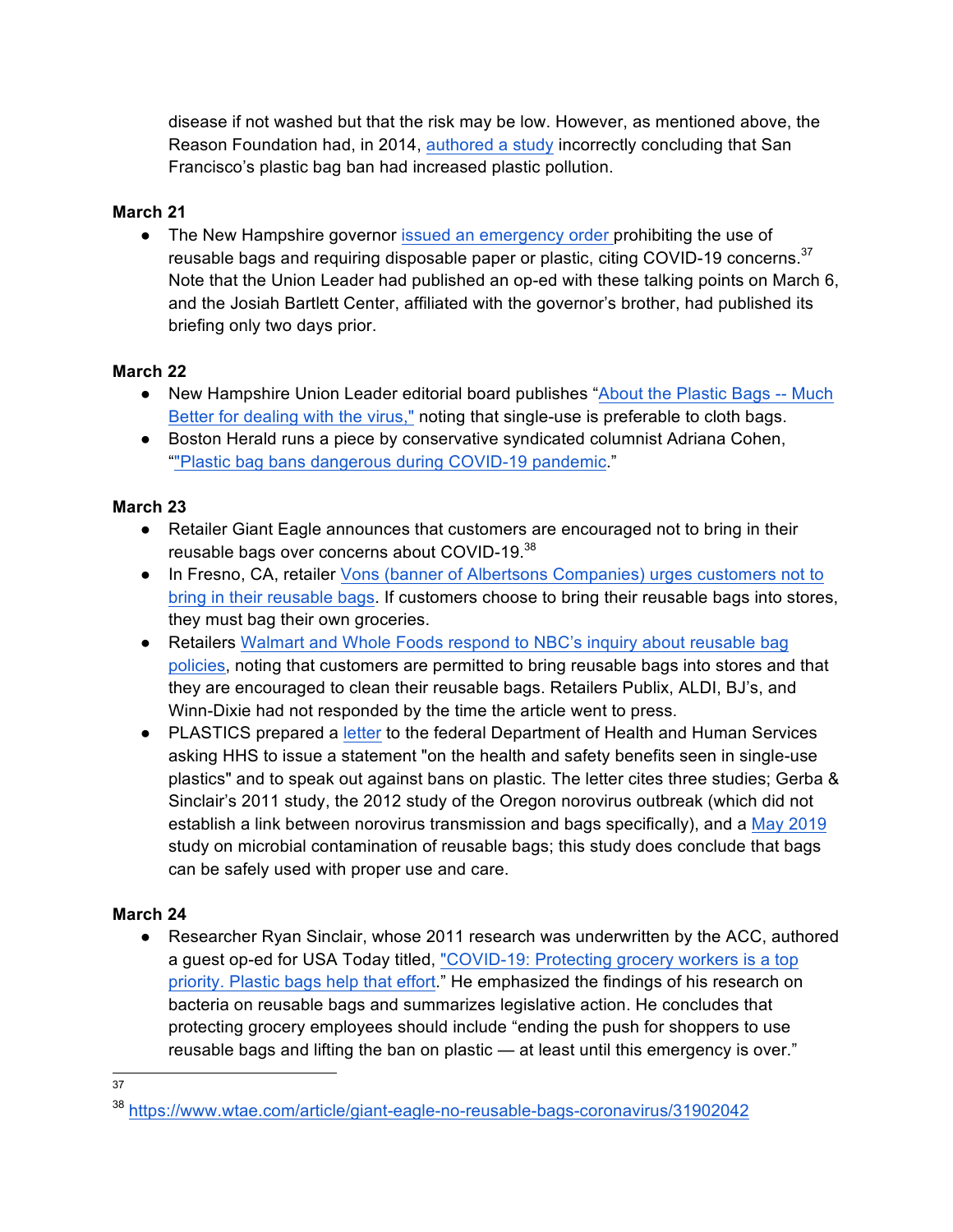- Retailer Price Chopper announces its plans to temporarily reintroduce disposable plastic bags, after New York state agreed to not take action on its plastic bag ban until mid-May.
- Citing health concerns, retailer Meijer asks customers to leave reusable grocery bags at home, unless customers are using the self-checkout lines.
- Retailer Wegmans permits customers to bring reusable bags into stores as long as customers bag groceries themselves. Wegmans encourages customers to clean their reusable bags after each use.<sup>39</sup>
- In Portland, retailer QFC (a banner of The Kroger Co.) has signs in stores discouraging the use of reusable bags.

#### **March 25**

- Retailer Target will not sell customers reusable bags. Customers are permitted to use their reusable bags, as long as they bag their own groceries. Paper and plastic bags will be given away for free, including in markets like Minneapolis where there used to be a charge for single-use bags.
- The mayor of Boston announces the temporary suspension of the bag ban for essential businesses.

#### **Section 3: Who are these Think Tanks and Who Funds Them**?

These think tanks have many years of experience orchestrating the precise kind of momentumgathering narratives that spread throughout the media ecosystem, like wildfire. The ongoing and evolving spread of the plastic industry's self-serving fallacious narrative, picked up by outlet after outlet (often in the same states and municipalities where there are active or pending bans on plastic bags), and echoed across social media platforms, has made use of the same multidimensional conservative infrastructure that climate deniers and other conservative and corporate interests have used. These include state think tanks (members of the State Policy Network), libertarian front groups and industry-funded academic "experts" -- many of whom are academic "double-dippers" who consult for the industry.

Many of these op-eds were published by think tanks who are funded by the fossil fuel industry and other industries that often mount counter-attacks and PR campaigns when feeling threatened by new regulations or stiff restrictions on their business. Below we detail some of the funders $40$  of several of these think tanks, based on analysis of IRS disclosures (990 forms). This data does not indicate what funding may have been used for. But these groups house some of the best crisis communications artists out there. They do not necessarily have to be told when to seize any opportunity to advance their funders' (or potential funders) interest.

**Manhattan Institute** (SPN member):

 $39$  There does not appear to be a published company policy on this.

 $40$  This spreadsheet is updated through 2017. 2018 data has not been entered for every group, but is updated for each group represented in this brief.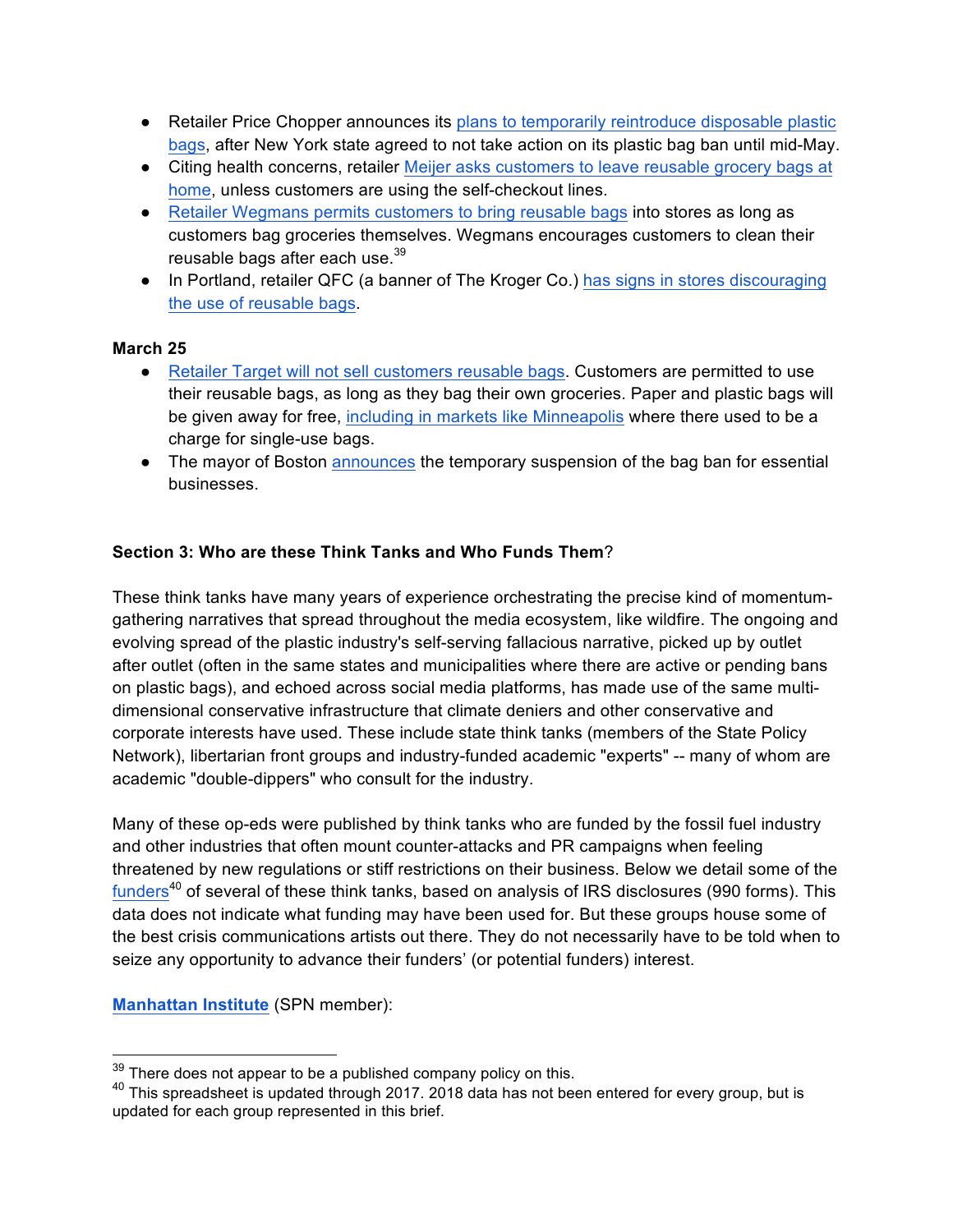The Manhattan Institute is a multi-issue front group based in New York City. The Institute has been involved in efforts to dismiss climate science and battle against environmental policies for decades. It is one of the few remaining anti-climate organizations that is still funded from ExxonMobil, receiving \$1,390,000 from ExxonMobil from 1997-2018.<sup>41</sup>

Manhattan has received \$3,252,537 from Koch foundations controlled by Charles Koch, CEO of Koch Industries, from 1997-2018.

### **American Energy Alliance** (AEA) and **Institute for Energy Research** IER):

The AEA is the political advocacy (501c4) affiliate of the nonprofit (501c3) IER, which was initially created by Charles Koch and former Enron exec Robert Bradley. The IER and AEA are currently managed by Bradley and Tom Pyle, a former Koch Industries lobbyist and energy advisor to Donald Trump. Both of these organizations have received money from oil lobbying groups, coal companies like Peabody and Alpha Natural Resources, and from anonymous donors hiding grants through DonorsTrust, referenced in *links, in title above).*

The AEA has served as a major pass through for Charles Koch's network of political donors. The IER and AEA have received millions of dollars from nonprofit foundations controlled by Koch Industries executive Charles Koch, including:

- Over \$7 million from Freedom Partners Chamber of Commerce, 2012-2017. Freedom Partners which was founded and remains controlled by Koch Ind execs. Koch executives have renamed the organization Stand Together Chamber of Commerce.
- \$700,000 from Charles Koch's foundations to the Institute for Energy Research, 1997- 2018.

The AEA has received at least \$800,000 in recent years from the American Fuel & Petrochemical Manufacturers, the lobbying organization for oil and petrochemical refinery companies, including Koch Industries, Marathon Petroleum Corp, and Valero Energy. AEA received a \$350,000 grant from AFPM in 2017, the top grant made by AFPM that year, and AEA received \$450,000 consulting fees from AFPM in 2013.

### **State Policy Network**:

The State Policy Network is an organization in Washington, DC that acts as a coordinating body for hundreds of state-based conservative "think tanks" in all 50 states. SPN's member organizations coordinate to simultaneously advance corporate-backed policies from state to state.

### **American Legislative Exchange Council** (SPN member):

American Legislative Exchange Council (ALEC) is one-stop shopping for state elected officials interested in pursuing an array of corporate agendas, from derailing climate and clean energy

 <sup>41</sup> See aso: https://blog.ucsusa.org/elliott-negin/exxonmobil-still-funding-climate-science-denier-groups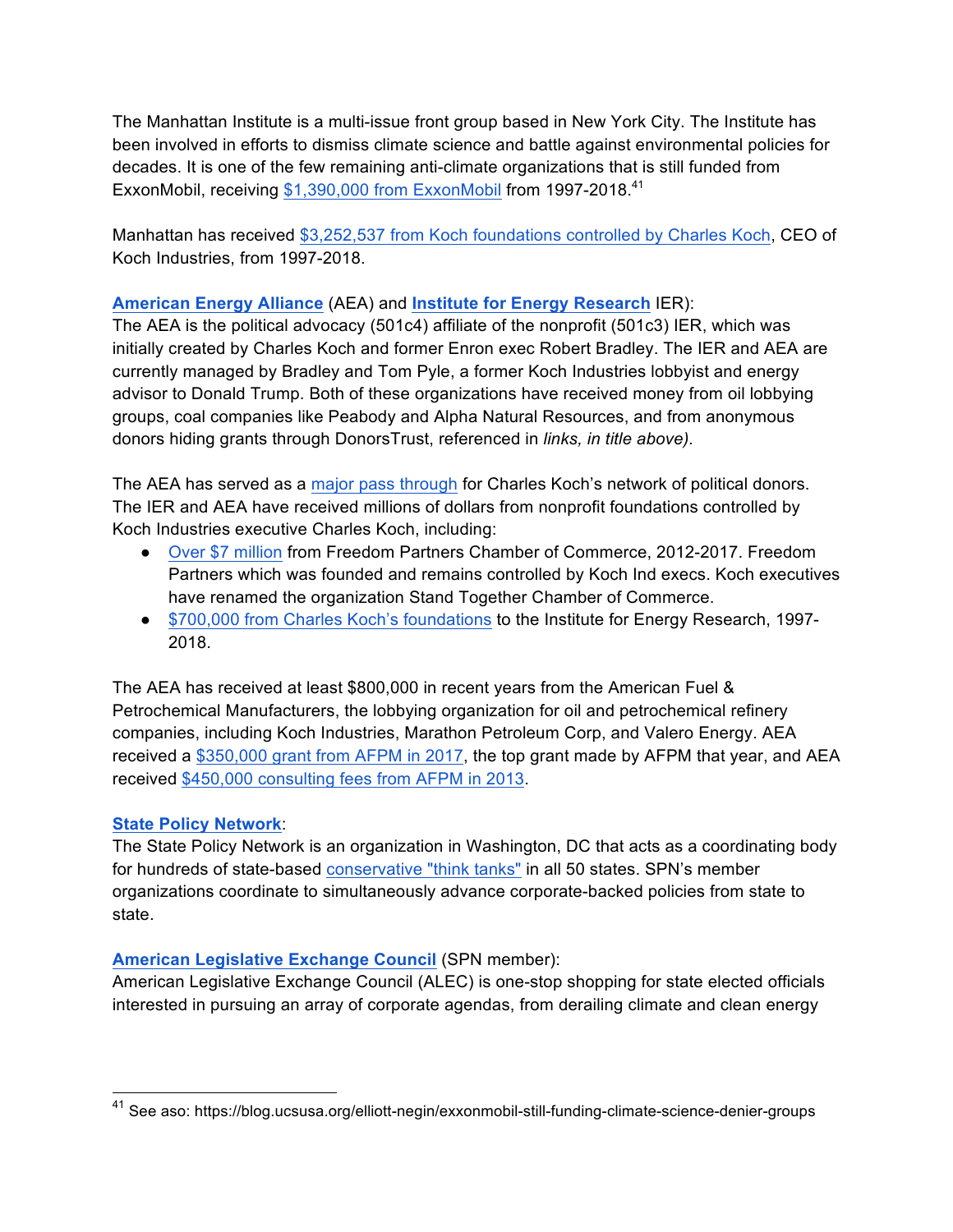programs to breaking workers unions to undermining public education. ALEC has worked for the plastics industry,<sup>42</sup> and helped companies fight bans against plastic bags in many states.

ALEC does not disclose lists of corporate nor legislative members, but leaked rosters and meeting attendance lists confirm that ALEC has particularly deep ties to Koch Industries and Koch-controlled nonprofits. Many of the largest fossil fuel companies have abandoned ALEC in recent years, including ExxonMobil, BP, Shell, MidAmerican, Alliant, and other fossil fuel companies. However, the lobbying groups and trade associations representing those companies have remained active at ALEC meetings.<sup>43</sup>

#### **American Chemistry Council** (ACC):

The ACC represents BP Lubricants, Chevron-Phillips Chemical Co, ExxonMobil Chemical Company, Dow Chemical, DuPont, Huntsman, Occidental Chemical Corp, Marathon Petroleum, Saudi Aramco (Motiva), Shell Chemical Co. Note: Marathon Petroleum was listed as a member of the ACC until 2018, but Marathon senior vice president Ray Brooks served on the ACC Board of Directors from January 1, 2017 through December 31, 2019. The ACC's funding disclosures don't indicate any funding to front groups or corporate think tanks such as the ones in this brief, however they are known to commission or fund research.<sup>44</sup>

#### **Competitive Enterprise Institute** (SPN member):

The Competitive Enterprise Institute (CEI) has been a central player in the fossil fuel industry's decades-long attack on public understanding of climate science, including as a litigant against climate scientists themselves. CEI received \$2,100,000 from ExxonMobil until the company discontinued its funding in 2005, as part of an effort to distance itself from the most discredited organizations involved in denying climate science.

Foundations controlled by Koch Industries CEO Charles Koch have given \$838,259 to CEI, from 1997-2018. An unredacted CEI IRS 990 filing from 2009 revealed that CEI received \$100,000 directly from the late co-owner of Koch Industries, David Koch. A Koch Industries subsidiary was listed among sponsors of the 2013 CEI annual fundraising dinner (at a \$15,000 sponsorship level), and CEI's 2019 annual dinner was also sponsored by Americans for Prosperity, which was founded and remains controlled by Koch Industries executives.

Other disclosed sponsors of CEI annual fundraising dinners included Marathon Petroleum Corporation (2013 and 2019), and the American Fuel & Petrochemical Manufacturers (2013 and 2019), which represents both Koch and Marathon. AFPM disclosed \$45,000 to CEI in 2017, as well.

 <sup>42</sup> https://www.alec.org/article/plastic-bag-ban/

<sup>43</sup> For references, see SourceWatch pages on ALEC Corporations, ALEC Trade Groups, ALEC law firms, and <u>ALEC Non-profits</u>.<br><sup>44</sup> See also https://sustainablecareerpathways.com/2018/11/08/emily-tipaldo-director-packaging-and-

consumer-products-plastics-division-american-chemistry-council/